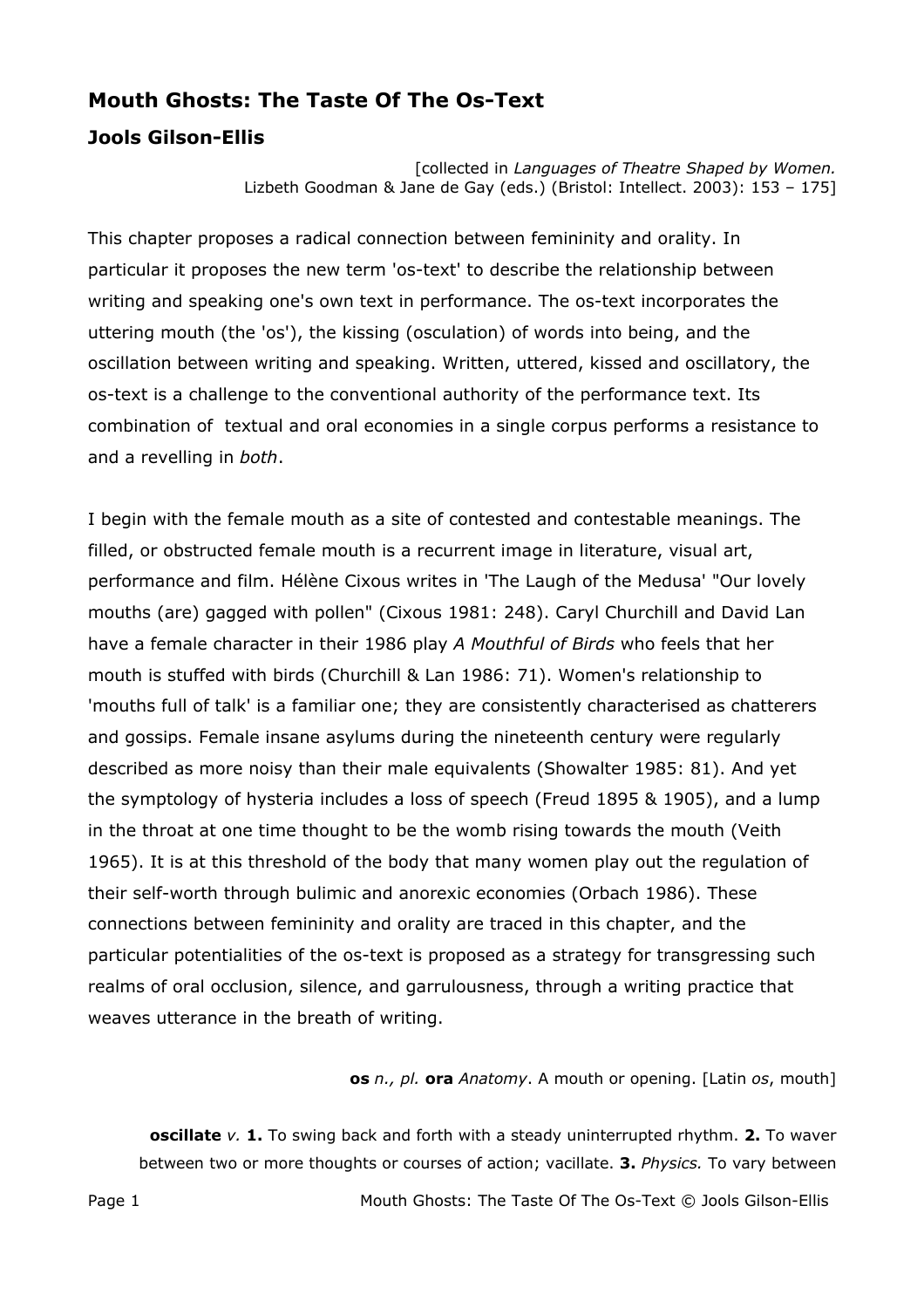alternate extremes. [Latin *oscillare*, from *oscillum*, a swing, originally a mask of Bacchus hung from a tree in a vineyard to swing in the wind (as a charm) diminutive of *os*, mouth]

#### **osculation** *n.* **1.a.** The act of kissing **b.** A kiss

The os-text is a text which is neither written nor spoken, neither is it *both* written and spoken. This is a text which survives in oscillation not *between* but *because* of the mouth and the text. Its place is on the side of the feminine. It has no secure place in the oral or in the written, but flies instead in the face of both. This is a text which refuses stillness. A text marked by the grain of the voice. A text written in the mouths of writers.

What happens when the bite and taste of voicing is performed through the same body as the body of the writer? What does it mean to have your own writing in your mouth; your tongue in your text? The os-text describes this connection between orality and writing. Hélène Cixous suggests that writing is writing what you cannot know before you have written, (Cixous 1993: 38). I suggest that to speak your own writing in performance is to speak what you cannot know before you have spoken. In this elaboration of Cixous' phrase is a claim about the extraordinary possibilities of voice in relation to writing, and writing in relation to voice. The os-text resists the suggestion that a voice speaking a text is a repetition of what has been written. I am interested in bodies which write *and* speak; in a voicing body which has also written; a writing body which also voices. I conjure a theory for the progressive ways in which vocality and 'writality' entwine:

In the night, winds rise in her. They rush skin-close, and find the space of her. Warm blizzards arch in her chest, and her breasts swell and turn tender. Her belly answers the hefts of small gales - air filled with ochre leaves, turning on itself. She turns as the airs in her move. Leaf winds curve her a belly to meet her high breasts. Small breezes trace the surface of her skin, and when she wakes, she is plumly ripe and ready to birth. But before breakfast, she is tiny again. The flatness of her stomach inside her jeans. Her breasts are two handfuls again. And tenderless. This is an air haunting. She is nightly flooded with gusts that curve her from inside out. *wind ghost.*

Do such voices /such writing entwine or oscillate? Neither will quite do. Weaving and shivering between text and voice is the *os-text*: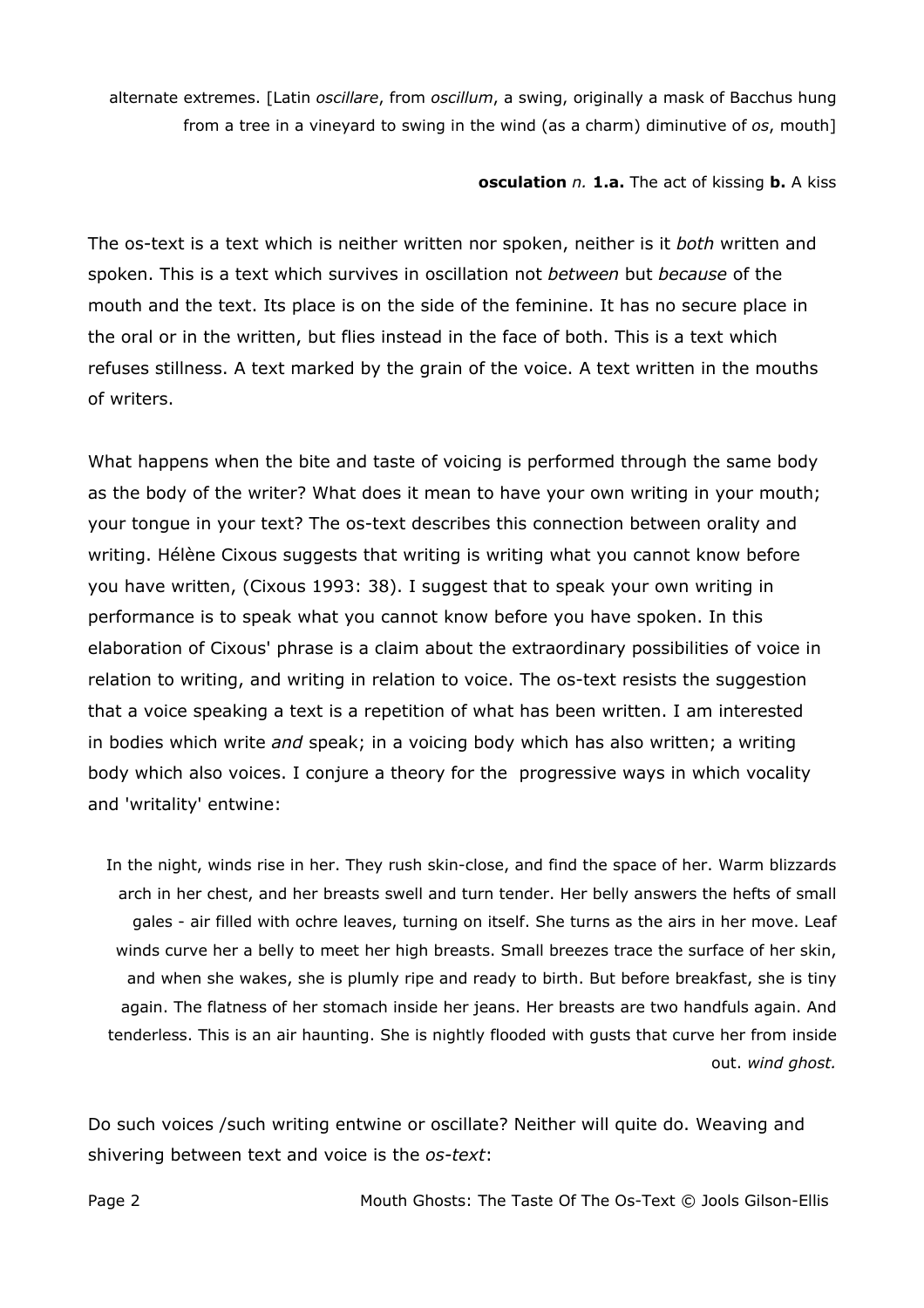(finding the breath of writing)

I write a text called 'wind ghost' for our work *The Secret Project.* I write it in the fall of 1998 in Northern Ontario. Leaves are blowing about me on my morning walks. And they are scarlet. I have been working on two ideas for the text of this work, one to do with falling, the other with ghosts. Another of the texts for the piece is called 'snow ghost.' In 1999, I try out some preliminary ideas for performing *wind ghost*, in Limerick<sup>1</sup> and in Cork.<sup>2</sup> Strangely, my first idea is the one that makes it into the finished piece. The idea is to move from stage right to stage left, speaking the text and moving as if being swept internally by the winds and breezes and sudden gusts the text evokes. Finding the force of the text again in rehearsal is like digging for a precious thing I remember being there. I bury flesh in the blood of words so that I can return to them months / years later and find it there, pulsing. In performance, in the saying and moving of these words before an audience, I find the sinew of the text again. When I wrote *wind ghost* I placed something in it that I knew I could return to, without knowing what it was. Such a text oscillates in my os (my mouth); I send it curving flesh to text; font to voice. I kiss it to life. This is the *os-text*. I let the breath of flesh and voicing arch in my chest. As I develop the piece, so I compose a score for the rhythms and intonations of the text. This is not anything I write down, but a musical pattern in my ear and mouth and body. I hear it resounding in my blood even as I write this. It rides on the waves of my moving longing flesh. It is one of the patterns on the turning cord of the performance. Listen. I hear my writing as I speak it; as I move in its tangled swept spaces; breathing in light's blush. In music's coil I conjure *wind ghost* into being, before you. I bring you with me, slowly, from stage right to stage left. Here we move. All of us. In breeze's arms.

wind ghost.

In this next section I look at Ruth Salvaggio's *The Sounds of Feminist Theory* (1999) in relation to my proposal of the *os-text*. I use analyses of my own practise as a way to extend these discussions. This will lead into an examination of the work of Luce Irigaray and Hélène Cixous. It is the aim of this chapter to develop a productive understanding of the relationship between femininity, the body, writing and utterance in relation to a practice of women writing and performing their own texts (the ostext).

**TM** 

Page 3 Mouth Ghosts: The Taste Of The Os-Text © Jools Gilson-Ellis Salvaggio's recent book *The Sounds of Feminist Theory* is a dynamic engagement with orality, sounding and listening in relation to feminist critical writing. Salvaggio examines a range of contemporary feminist critical writing and identifies an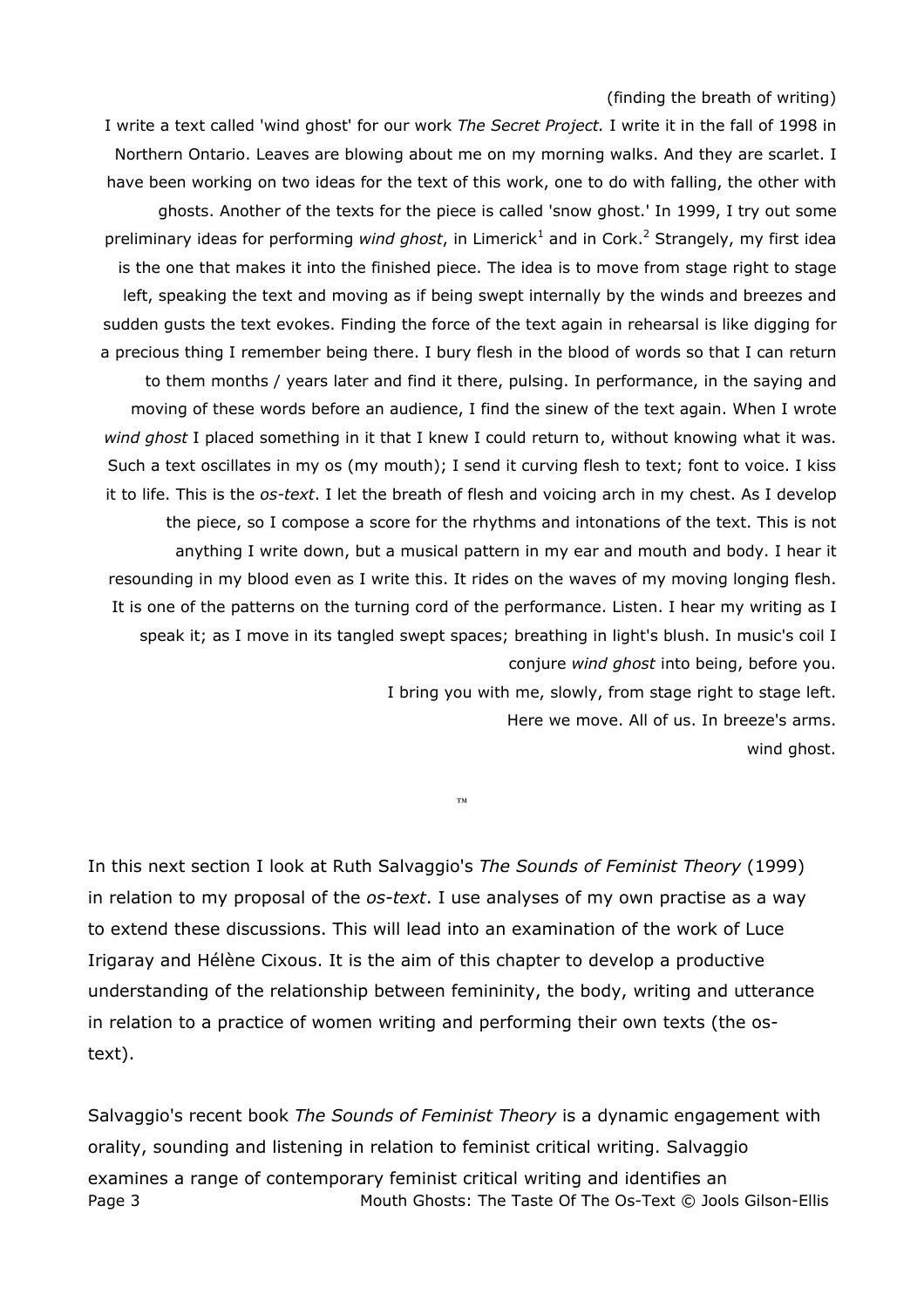enervating and motivating force within it which she identifies as inflected by the energies of oral language; something she calls "hearing the O" (Salvaggio 1999: 7). Although Salvaggio's analysis is always (finally) of writing, her argument is one of the most compelling in a development of the categories of the *feminine / oral* and the *ostext*, because she proposes a revolutionary potential for the meeting of orality and writing. In the following analysis of Salvaggio's book, I pay particular attention to her work on *aurality* / *listening*, and *motion*.

Salvaggio is interested in "the way in which much feminist writing infuses the energies of oral language into a vibrant critical literacy" (Salvaggio 1999: 7). She is careful to side-step an uncritical revelling in the liberatory possibilities of voice and orality; "I stress both the distinctly oral and literate properties of the O because I do not want to seem as though I'm uncritically embracing a return to oral language and aligning it with feminine or feminist expression" (Salvaggio 1999: 8). Salvaggio, like myself, is interested in the combination of oral and written energies; the difference between us is that Salvaggio is always speaking of a textual product, whereas I am proposing something which oscillates between writing and literal orality (the *os-text*). Why is Salvaggio careful to avoid an uncritical association of oral language with femininity? The main reason is likely to be that such a 'return' as Salvaggio calls it, risks excluding femininity from the culture of writing itself, and reifying notions of femininity. Nonetheless, Salvaggio's oft-repeated defenses against the dangers of oralities suggest something of the apparently recidivist power of orality itself. The dangers Salvaggio describe lie in an "uncritical celebration of so-called feminine modes of language that emphasise the personal, subjective, emotive and potentially liberatory dimensions of voice" (Salvaggio 1999: 4). Whilst Salvaggio's reservations clearly refer to an early period of feminism, $3$  it seems to me (and putting historical precedent, for the moment, aside) as possible to engage with the "personal, subjective, emotive" and "liberatory" in vocal as well as written language. I think the dangers of consciousness-raising groups defining feminine language / orality and the voicing of one's autobiographical truth<sup>4</sup> have passed long enough for contemporary feminist thought to engage more rigorously and bravely in the possibilities of the oral. Any political project undertaken uncritically is likely to fail. The proposal of the os-text is a proposal of an active engagement in the dynamics of writing and speaking, in which each is enervated by the other. The os-text links with Salvaggio's work on two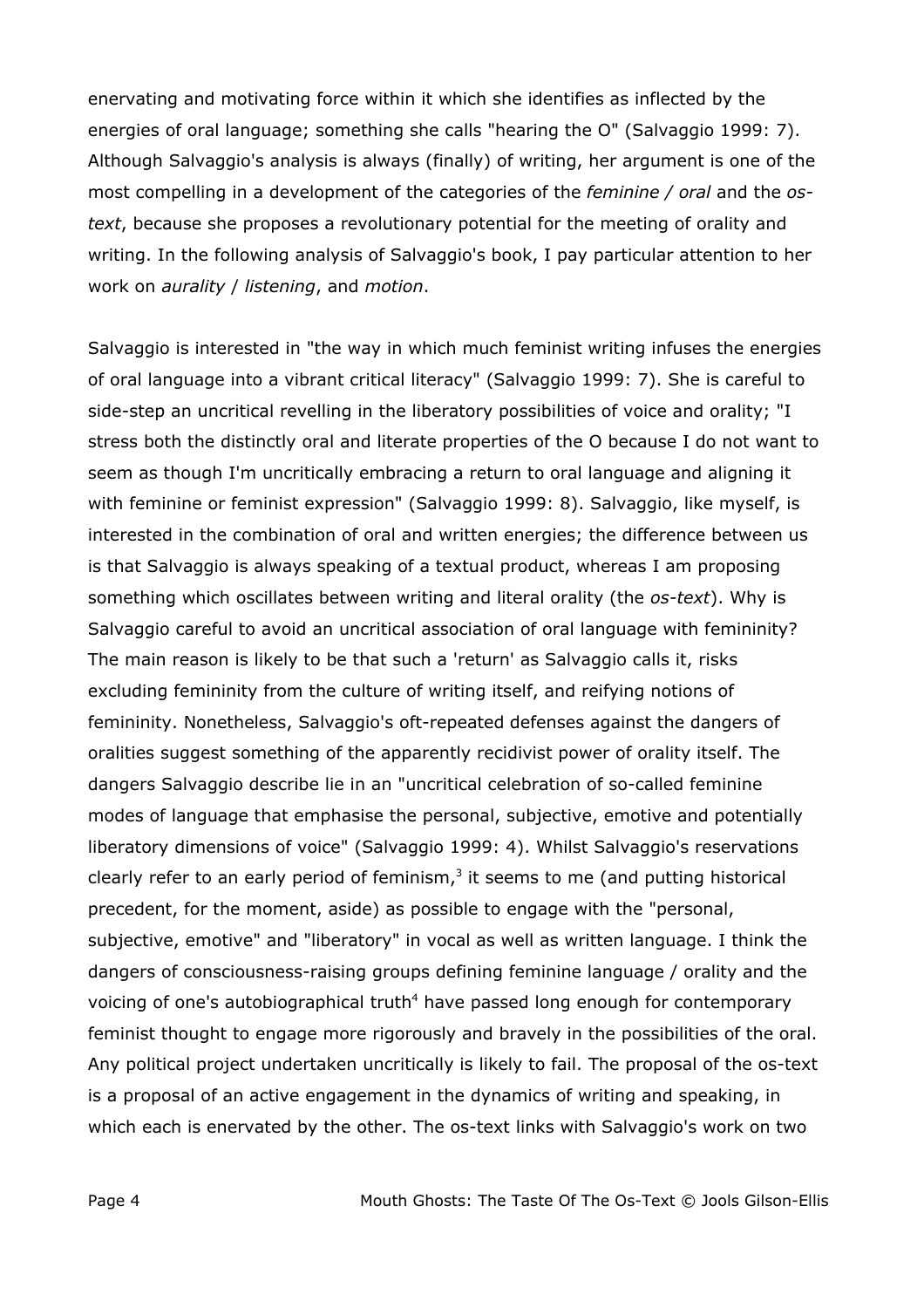levels; firstly because it connects writing and orality and secondly because it brings bodily poetics into writing and performance.

I want here to clarify how Salvaggio's work informs *os-textual* practice, and in what ways it exceeds it. I am aware that the work Salvaggio identifies as resounding with the 'O' is part of a discourse on the nature of critical / poetic / autobiographical *writing*. Therefore, any discussion of bodily practice in relation to this work is always a transformation of *writing* and reading. In relation to my proposal of the *os-text*; *writing* text and *speaking* it in performance does not in itself guarantee progressive *os-textual* practice. Just as a too uncritical embrace of orality in writing can fail ("Not some chaotic outburst, but a working and kneading of sound into written language and critical thought for the very purposes of expanding and multiplying possible meanings" Salvaggio 1999: 132). I want to suggest that progressive *os-textual* practice is best enabled through *both* an engagement with orality / aurality in the *writing* of these texts, *and* an oscillatory economy between voicing and writing in performance. It is my contention that something particular occurs when the writer is also the performer of such texts. This is not to say that someone other than the writer performing these texts is necessarily of less value, this is simply a *different* engagement with text and performance.

One of Salvaggio's strands in her argument is the importance of sound / listening in relation to 'hearing the O' in feminist critical writing. This is of particular relevance to the *os-text* firstly because it may contain such 'sonorous energy' in terms of the written text itself, and secondly because the *os-text* is doubly heard – by the performance writer herself as well as by the audience. Salvaggio is interested in "the effects produced by the oral and aural reverberations of language as they infuse writing and thought" (Salvaggio 1999: 14). I too am interested in such reverberations, but I am equally interested in the ways in which the oral / aural are affected by writing. Salvaggio writes of voices haunting written language (Salvaggio 1999: 20), I want to ask how writing haunts *voice*; of writerly ghosts in mouths.

Salvaggio extends this discussion of the aural in contrasting the realm of sound to the realm of vision. She does this " . . . by turning (her) sensory antennae to what is audible rather than purely visible in critical language and thought" (Salvaggio 1999: 22). Salvaggio cites Murray Schafer's work on 'soundscapes'<sup>5</sup> in which he explains how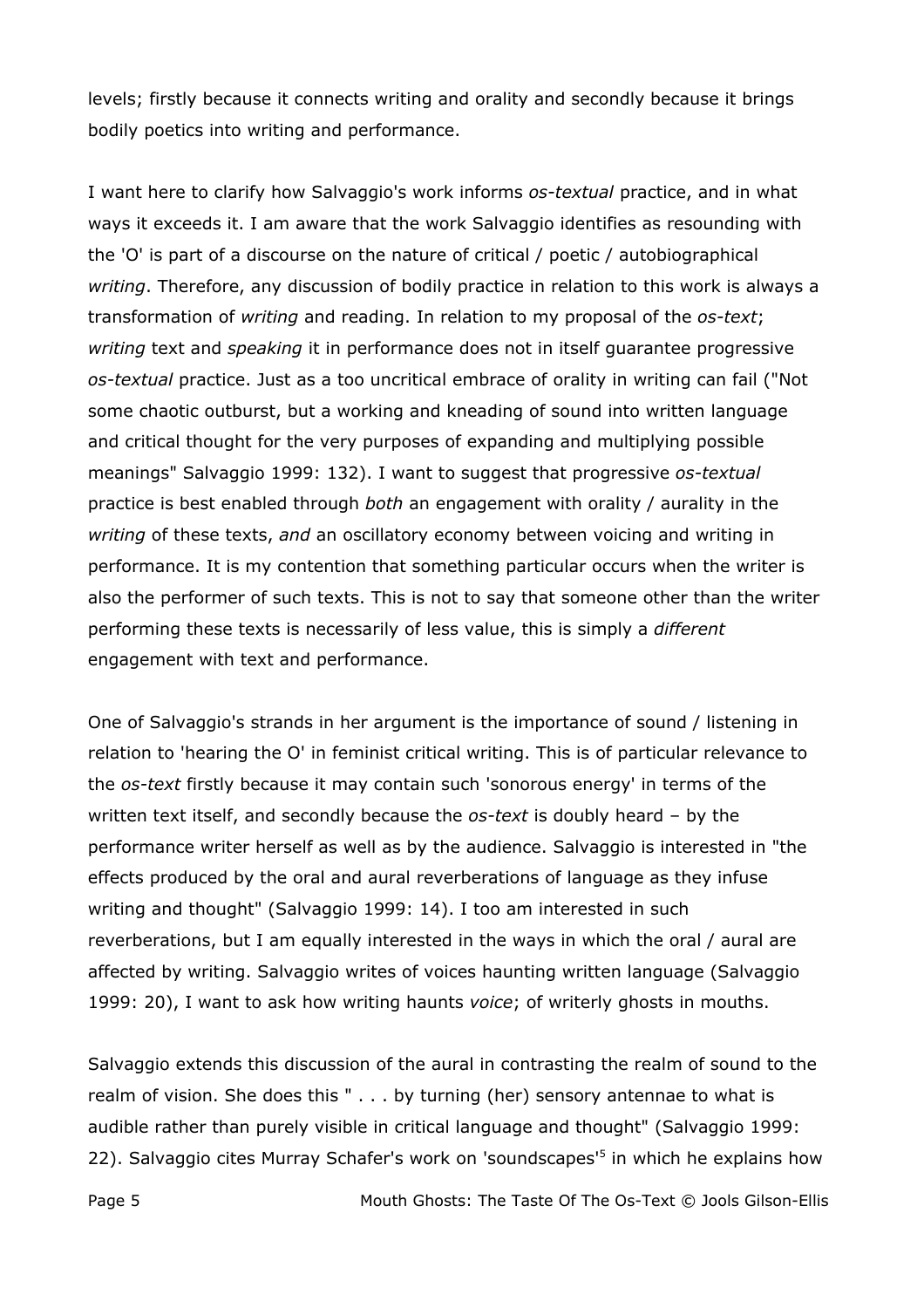"the advent of writing and especially print in the west elevated vision over sound, resulting in our increasing lack of sensitivity not only to the sounds that surround us, but our very abilities to know the world through listening to its sounds as voices" (Schafer 1980: 11, cited by Salvaggio 1999: 137). In this scenario print replaces orality, steals its particular charge. In this process femininity is associated with the immersion of sound, and masculinity with the distance of vision. I want to associate femininity with a skilled heteroglossia<sup>6</sup> – with an ability to weave both the sound of voicing and the vision of writing. Salvaggio's engagement with these ideas take her into an analysis of certain critical / narrative strategies in which she identifies 'meaning on the move' – a resistance to dénouement in favour of troubling resonances, odd endings / cyclical structures. Salvaggio suggests that this is the consequence of sound / orality inflecting this writing; "that the feminist engagement with bodies in writing works to sustain the effects of sound, meanings that resound beyond definitions and final determinations" (Salvaggio 1999: 64). This is a well-made argument, but I am still struck by the actual silence of all this vocally-inflected writing. No one speaks before me. No one moves before me. I understand Salvaggio's point that such writing conjures a kind of listening / reading, and an engagement with physicality, but if I heard this writing spoken, if these writers were present here on the cliffs at Cill Rialaig<sup>7</sup> performing their texts before me, grounds would shift significantly.

> **yarn** *n*. **1.** A continuous strand of twisted threads of natural or synthetic material, such as wool, cotton, flax or nylon, used in weaving or knitting.

**2.** *Informal.* A long complicated story or a tale of real or fictitious adventures, often elaborated upon by the teller during the telling.

How does 'meaning on the move' become moved again by the exigencies of a performing speaking body before an audience? What is the connection between hearing a voice and moveable meaning? Michel de Certeau in *The Practice of Everyday Life* says that voice "alters a place (it disturbs), but it does not establish a place" (de Certeau 1984: 155). I don't want to install meaning. I want to set it running. The *ostext* has the potential to engage Salvaggio's 'hearing the O' with the vivid presence of performance; to set meaning on the move: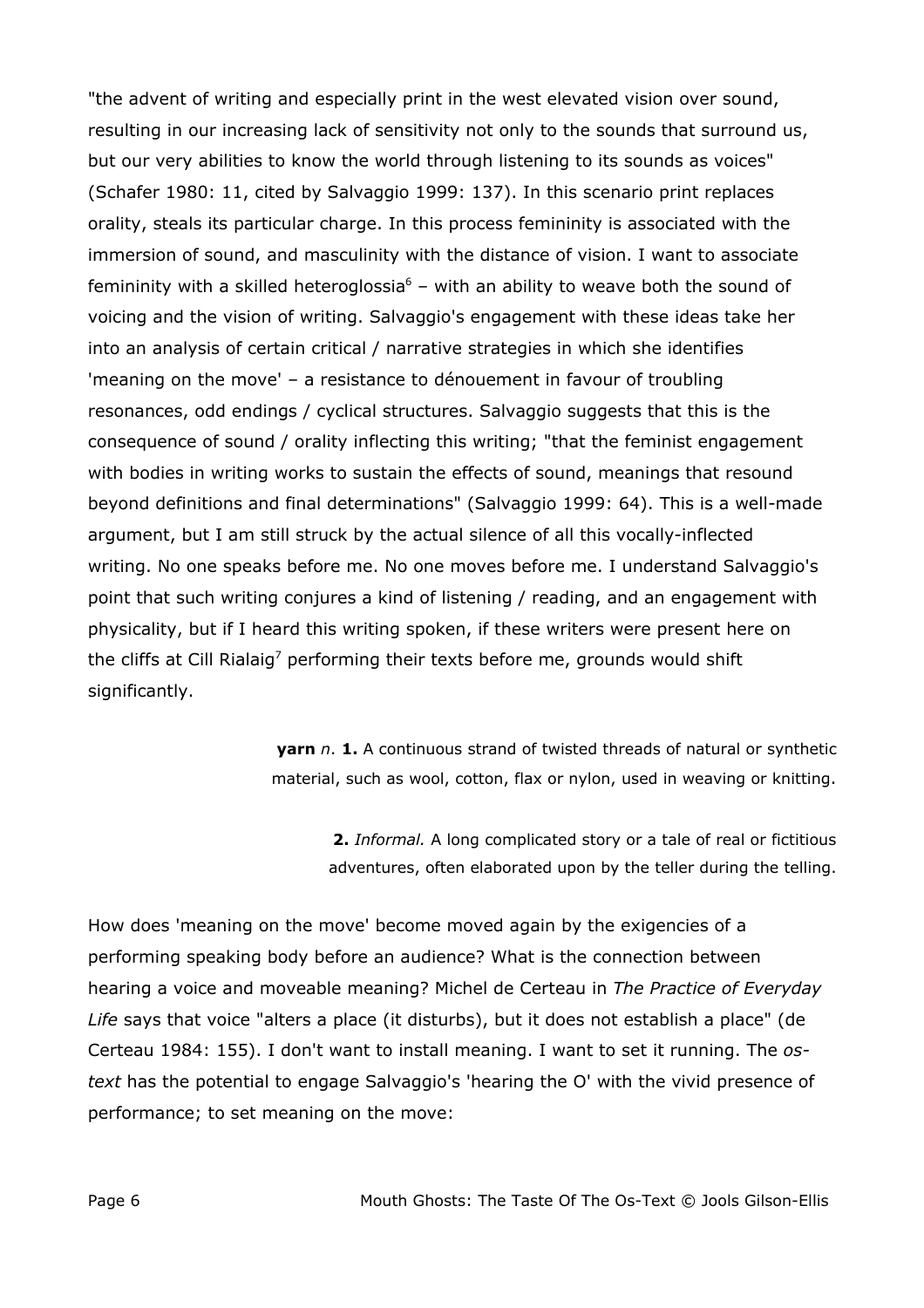(inbreath) (inbreath) trip, shift to side. over slow, down. (breathe) runs, slipping up over. over down. (outbreath). fall (breath). down and wide. singing out over wide, to the left. wide. ocean. I have you. I'm falling. (outbreath) (two small sighs overlapping) sings, root of her, (outbreath). touchlight, falling, waterlight, over. ache. high, falling and over (escapes) (small breath). seeming. shift and echo to the side. twice turning. fly lightful, air wards, cleanly (breathe), small flicks passionful. keep sky, out over down. aches two. light folding over. small secrets, up over down. twice turning. stop (outbreath) (outbreath)

Page 7 Mouth Ghosts: The Taste Of The Os-Text © Jools Gilson-Ellis I write a text for *The Secret Project* called *twice turning*. We are working with technologies which connect movement with sound (by 'we' I mean Richard Povall and I). The sound we use most often is samples of my voice speaking my text. When I write twice turning, I write it with the taste of this technology in my flesh.<sup>8</sup> The text attempts to *write* physicality; it is characterised by verbs, action, movement, and a parenthetical breathing. We design an intelligent environment<sup>9</sup> for the text to be triggered in; we are interested in making something that you have to move vigorously within in order to trigger the text. Richard fragments the recording of the text, into short phrases. He programmes an environment we design together; it operates like a little window over the text; early in the performance of the piece it is only possible to trigger the first phrase, and later a middle sentence, and so on. The texts' fragmented quality is performed through the moving body of the dancer: She plays the text like an instrument. It is as if there are textual ghosts in the space which will speak their words if dynamic movement wakes them. And this is a text itself about dynamic movement. As a writer and performer, it feels as if this technology enables me to make my text three-dimensional. In the environment for *twice turning* it is possible to layer phrases of the text, as well as to slowly trigger the internal sound of a single word. Tumbles of text move with this fragmentation. Such cacophany and stillness engages with the moving dynamics of the text itself. Unlike many of the interactive environments designed for *The Secret Project*, *twice turning* does not involve the speaking of text in real time in relation to samples of text triggered by movement. This is not an *os-textual* piece because no one speaks before you in performance. But there is a voice, and it is mine, and I am speaking my writing. What does it mean then for another body to perform this piece? What does it mean when Cindy<sup>10</sup> performs this piece in the final version of *The Secret Project*? Does she, in some sense 'speak' my writing? Does she, in another sense 'choreograph' my writing, as she controls its ebb and flow by her leaps, curves and stillnesses? What kind of 'O' would Ruth Salvaggio hear in such a piece? In the performance of *twice turning*, Cindy's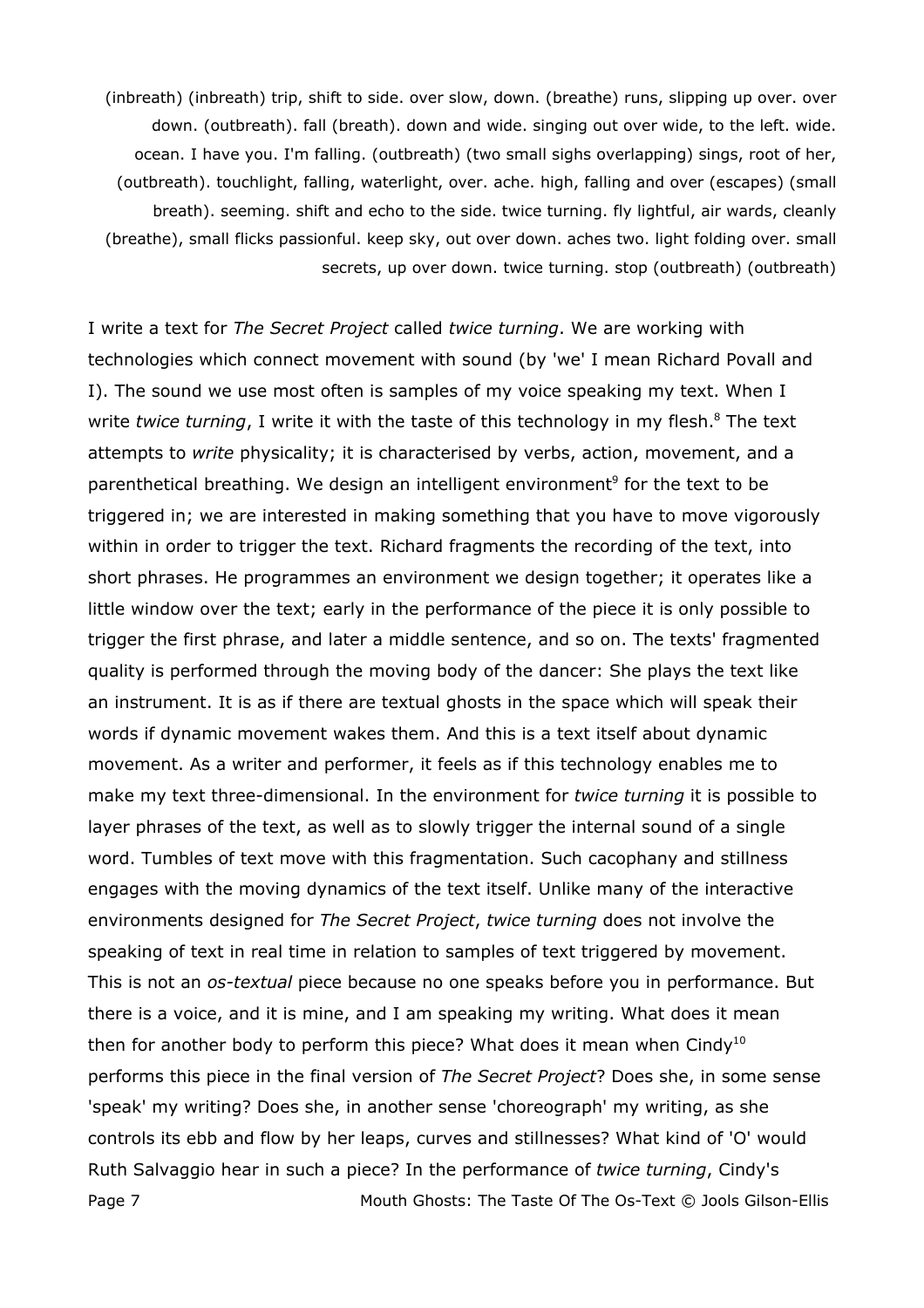working flesh - her breathing, arching, sweating body grazes and tangles the writing / voicing she triggers. In what sense is she the writer of this text? And in what sense am I its choreographer? The process of making this piece 'work' is one in which Richard develops the environment as Cindy works, as I watch, giving them both feedback. Cindy develops an improvisation which is structured in response to the environment. The environment becomes her dancing partner. This is neither completely open improvisation, nor set choreography. The ways in which Cindy triggers the environment will always be different (the movement / text score is always different). She (we)<sup>11</sup> must *listen* in a way dancers are not used to listening because the soundtrack is usually the same. If she (we) does not really *listen* and let the phrasing and phrases she triggers affect her improvisation, then the piece fails. Such a failure is a failure of the connection between fleshly and writerly longing. If there is a loop between *this* movement, *that* phrase and *this* movement, then such writing resounds with the 'O' put forth by Salvaggio. It becomes impossible to speak of this text and that body, it becomes instead a single thing, something like the 'bodieslanguage' proposed by Dianne Chisholm (1995), in a context of performance. Such a listening is always a double listening; a heightened fleshly hearing by the performer herself, that enables the audience to listen themselves through the heat of blood. *This* is meaning on the move.

> I choreograph writing; I leave it flickering with the beat of blood; I write dancing - I flesh it into loving speech – muscular sayings of consonant to vowel to inbreath.

Page 8 Mouth Ghosts: The Taste Of The Os-Text © Jools Gilson-Ellis Amongst feminist critical theorists writing about femininity and writing, one of the distinctions regularly seen as definitive of their work is whether they develop their ideas in relation to *women* or *femininity*. These arguments are intimately connected to critiques of essentialism weighed fairly regularly against such writers.<sup>12</sup> Such arguments turn on a fear of prescribing and reifying what it means to be a woman, and what femininity in turn might constitute. The two extremes (rarely seen so simply) either suggest femininity as clearly and directly connected to biological femaleness, or played out though a kind of liberal pluralism where any kind of difference is (apparently) 'OK.' In this fourth decade of contemporary feminism,

**TM**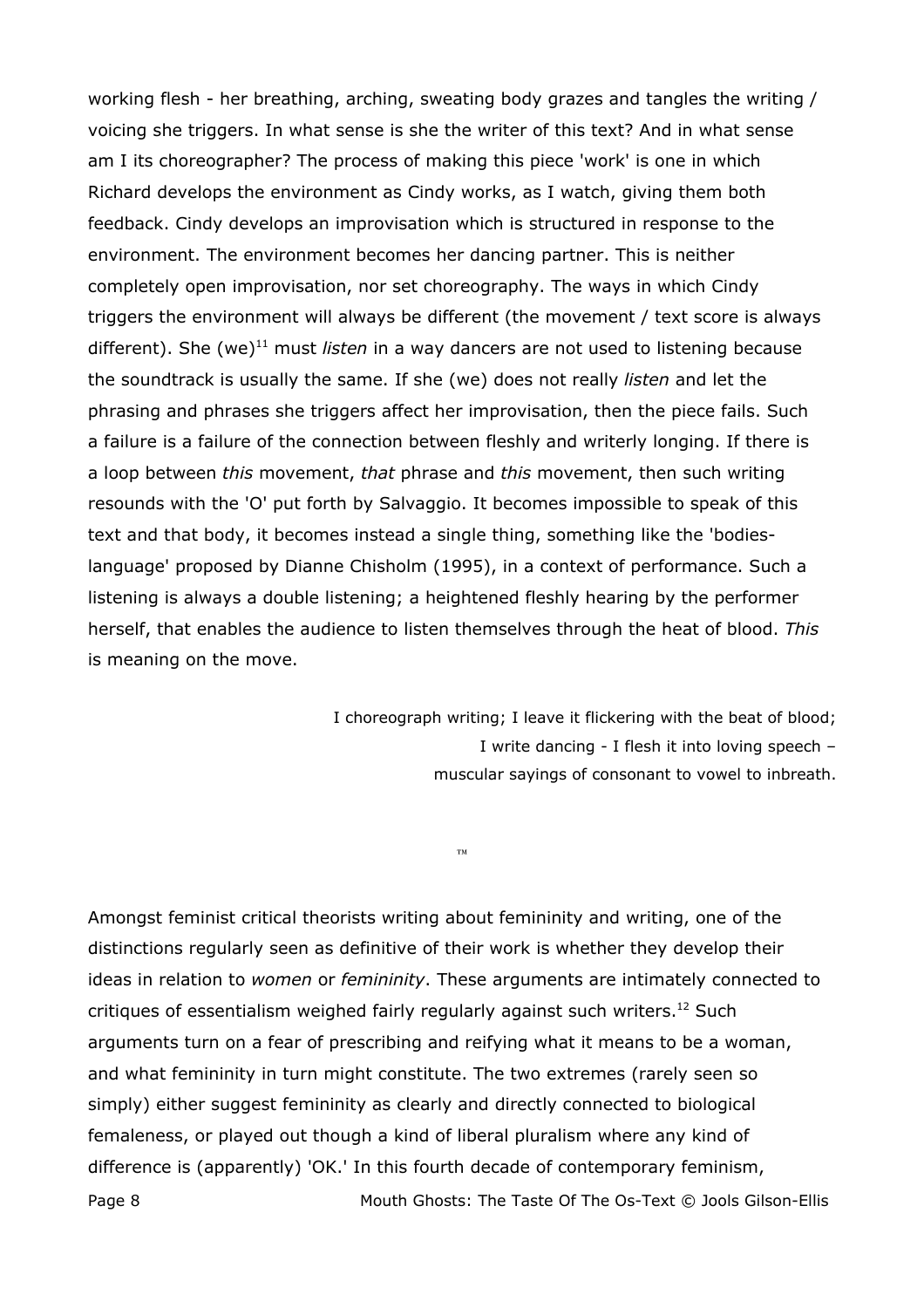feminist critical theory engages with a broad and complex spectrum of meaning. What constitutes biological femaleness is up for debate in the discourses of Queer and Transsexual theory and practice, $^{13}$  just as much as liberal pluralism has been criticised in favour of a "powerful infidel heteroglossia" (Haraway 1991: 181).<sup>14</sup> Early readings of French Feminist texts as essentialist and therefore philosophically recidivist have been re-thought in favour of readings which emphasise the importance of playfulness, mimicry and 'tactical essentialism' (see later). Feminist thought remains a powerfully dissonant discourse, however, even as its occasional polyvocal playfulness suggests intelligent irreverence might be the way forward for such infidels.

In relation to this discourse within feminist theory about the relationship between femininities and femaleness, I am proposing that the *os-text* is *not* exclusively linked to *women* and their texts / performances. The *os-text* is certainly *on the side of* the feminine. I have no interest in claiming *os-textual* practice for women alone, but I do want to suggest that women (on the whole) are the artists making this kind of work. It seems to me that women are *more likely to* engage with writing and performance in this way. This is not to say that men are unable to make this kind of work, rather that if they do so, they engage in the dynamics and energies of femininity. Whilst this particular distinction is not the focus of my argument here, it seems to me that contemporary women artists make this kind of work because they are often in a political, social and sexual position to engage with writerly and oral energies in performance transgressively: Symbolically they have little to lose from disturbing settled philosophical and artistic categories with an os-textual practice.

Page 9 Mouth Ghosts: The Taste Of The Os-Text © Jools Gilson-Ellis Before moving on to analyses of Irigaray and Cixous, I want to examine the relationship between vision and sound from another perspective; the perspective of *being seen to speak*. In an os-textual practice, part of the scenario of writing and performing one's text, is that one is *seen to speak*. I first became interested in this 'witnessed' speaking of text during the making of a screenic work; the CD-ROM *mouthplace* (Gilson-Ellis & Povall 1997). I was interested in the consequences of a particular dissonance between visual images (sometimes animated video stills / sometimes just stills), and the utterance of my writing. By an accident of design, and despite forty sites of text and performance – I was never *seen to speak* in this work. There were technical reasons why it was difficult to synchronise video and audio on a

**TM**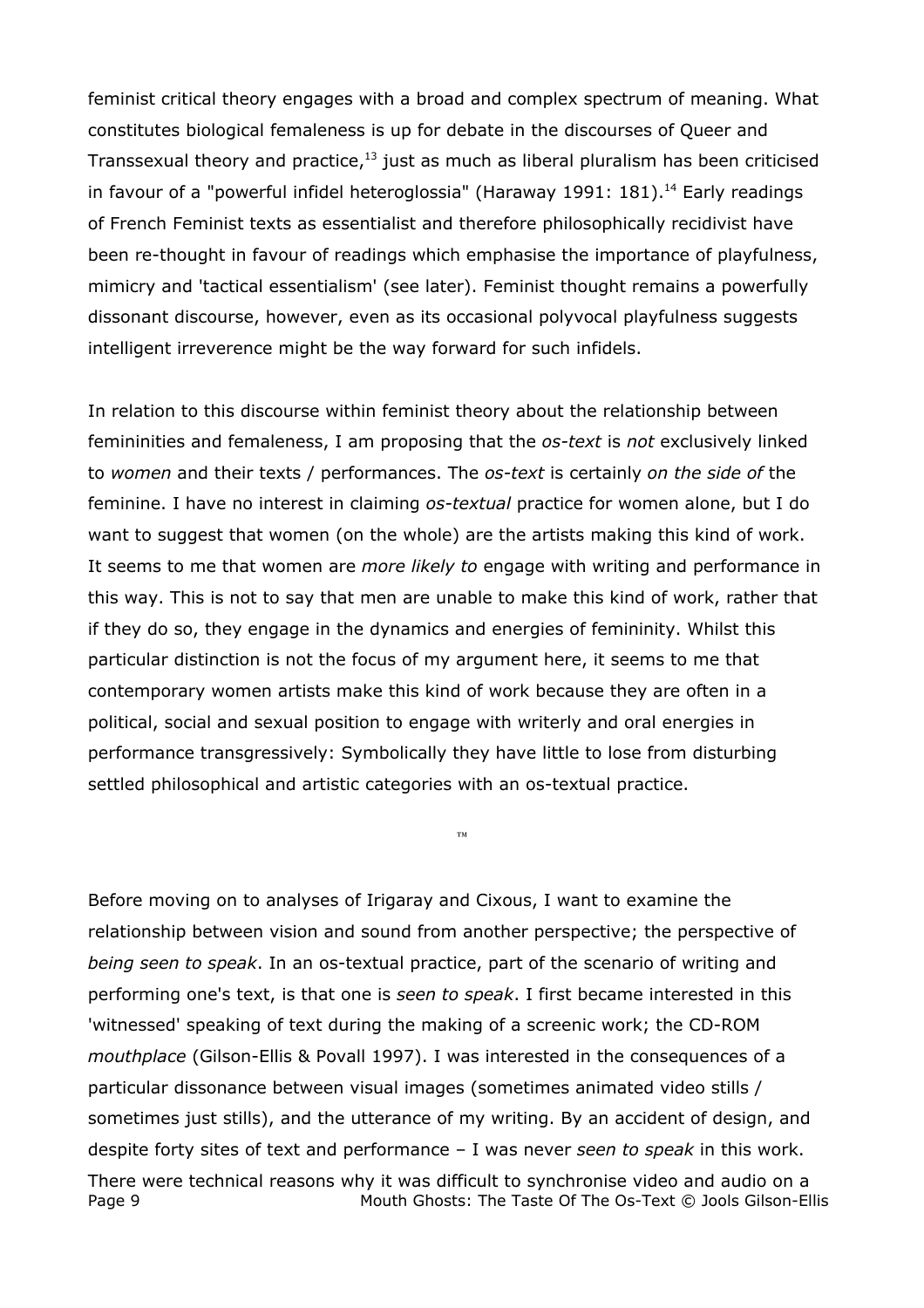CD-ROM in 1995,<sup>15</sup> but such limitations still impact on meaning, even productively so. In a CD-ROM which was entirely focused on the feminine / oral, and which contained a plethora of images of my mouth, and many spoken texts focused on feminine orality, *none* included mouths which were seen to speak: In *mouthplace* I am not seen to speak, but I speak incessantly nonetheless, and I am in almost every image. I came to this CD-ROM project interested in women writing and then speaking that writing, and yet we made something that wasn't able to witness this in any image of a female body that was a *speaking* female body. Although this characteristic started its life as a technical difficulty, it becomes resonant of the cultural, political and psychic context of women writing and speaking their writing in performance.<sup>16</sup>

In *The Secret Project* which we premiered in Cork, Ireland<sup>17</sup> a few people at the rear of the audience said that they couldn't see when we were speaking, and when we were triggering pre-recorded texts by our movement. Because of this, something failed for them. Re-reading the website text written about *mouthplace* in 1996,<sup>18</sup> I realise how this echoes with my concerns then about not being seen to speak. *The Secret Project* is a dance-theatre production. This means that our bodies are breathlessly before an audience. We speak; it's unmistakable. But because we have our voices amplified through headset microphones, and play with environments which enable us to trigger pre-recorded samples of voice with our movements, and then to improvise vocally in relation to them, *who* is speaking, and *when* becomes intentionally confused. If you are not close enough to *see me speaking*, something fails. I speak a text in counterpoint to a text I trigger with my movement. This is a loop which an audience needs to be able to witness in order to engage with. Unlike the CD-ROM, if the audience is unable to bring the realm of vision (the *seeing* of speaking) into play with the realm of sound (the *hearing* of speaking) then something particular about live performance is lost for them.

What is the nature of this difference between speaking / performing in a recorded medium (CD-ROM) and speaking / performing in a live medium? The dissonance between voices and images in our CD-ROM *mouthplace*, produces a work in which her (my) voice is lost in the darkness, or a counterpoint to a visual image. Such a work performs the troubled relationship between *being seen* and *being heard* for femininity, and it uses a writerly strategy to do this. These are ghosted, difficult connections between *this* body and *this* voicing, through *this* writing. It makes a resonant sense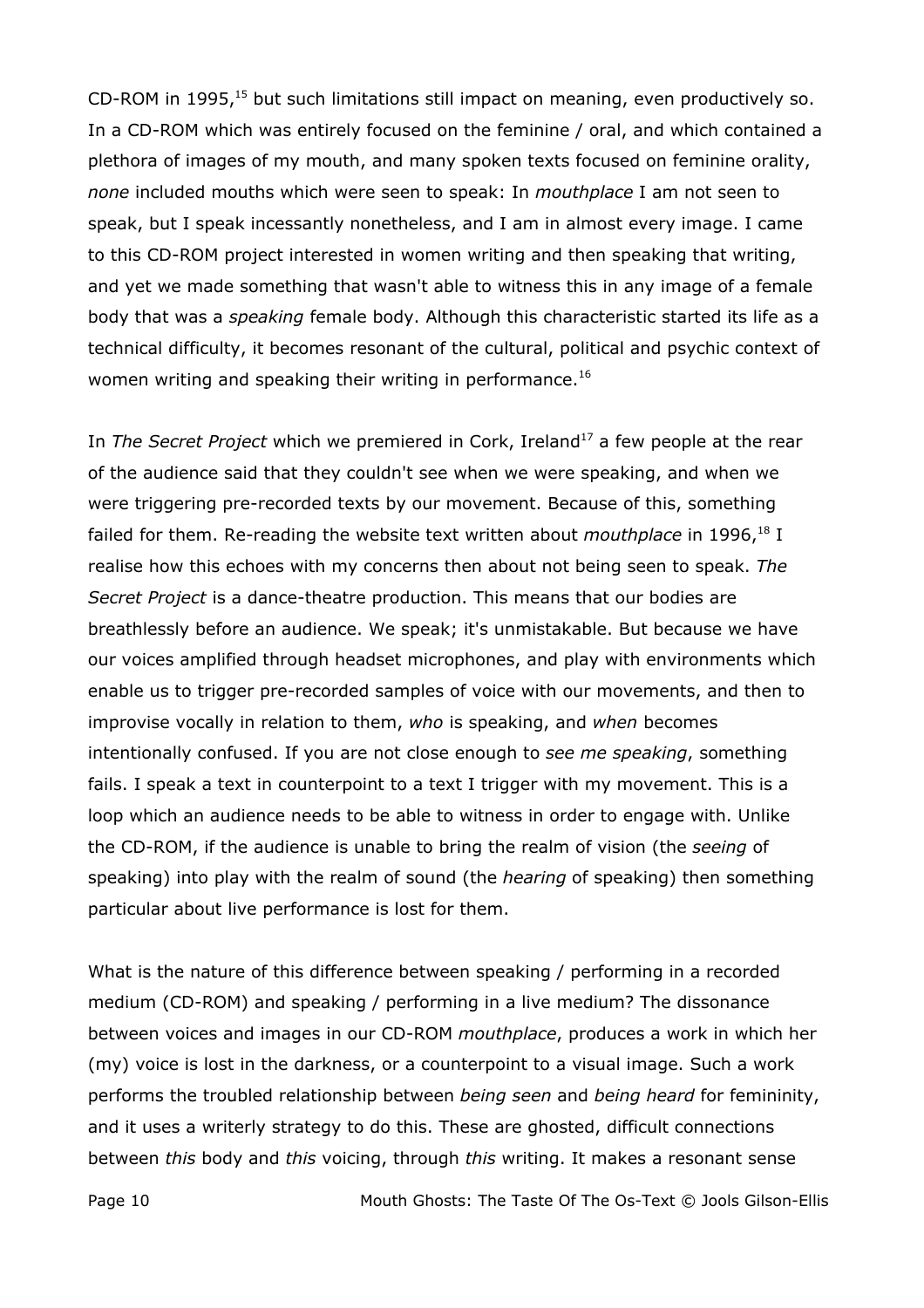that we have made a work which never witnesses a speaking female body. Instead this is a work of mourning and wickedness, in which voices are wrested from bodies, only to be lain beside them in careful canon.

This powerful difference between *mouthplace* and *The Secret Project* lies in the unmitigated *presence* of live performance. Such a difference performs itself through the trope of the feminine body speaking text, and being *seen to do so*, or not. In conjuring 'meaning on the move' within *The Secret Project*, it is *dancing* bodies which speak; a fleshly articulateness bringing the bite of text into utterance. This is no coincidence of skill. In the CD-ROM *mouthplace*, 'meaning on the move' is choreographed in the way we design navigation from this site to that, so that the user's movements construct the patterns of viewing. In *The Secret Project*, we wanted to bring the muscular knowledge of dancing bodies, into a speaking presence. In itself this is an interleaving of the discipline of watching (dance) and the discipline of listening (theatre). So that *speaking* as much as *writing* the 'O' would be a bodily thing. To see her (me / us) speak, is to assert the utterance of blood; such is the charge of performance. The ghosts we set running here, are half-seen things in the darkness; the recorded story *snow ghosts*, woven in the textures of my voice, the haikus that repeat themselves,<sup>19</sup> the two performances of *lingua* (one by Mary<sup>20</sup> and one by me) that graze English against French, Irish against Irish. This is meaning on the *move*.

## *Luce Irigaray*

Irigaray's radical and far reaching critique of the symbolic structuration of Western philosophy has produced a troubled response amongst critics. One such response has been the regular dismissal of her as an essentialist. Margaret Whitford (1991) argues that Irigaray has often been mis-read on this count, suggesting instead that what has been read as essentialism is part of a tactical 'double-gesture', an 'intervention' setting change in motion; not the theoretical 'answer', but a process *enabling* of dynamic cultural shifts. Irigaray's expulsion from the Department of Psychoanalysis at Vincennes after the publication of *Speculum* in 1974 was the result of censure for being politically committed. This aspect of Irigaray's work makes her writing both tantalising and difficult because it engages with both material and symbolic realms.

**TM**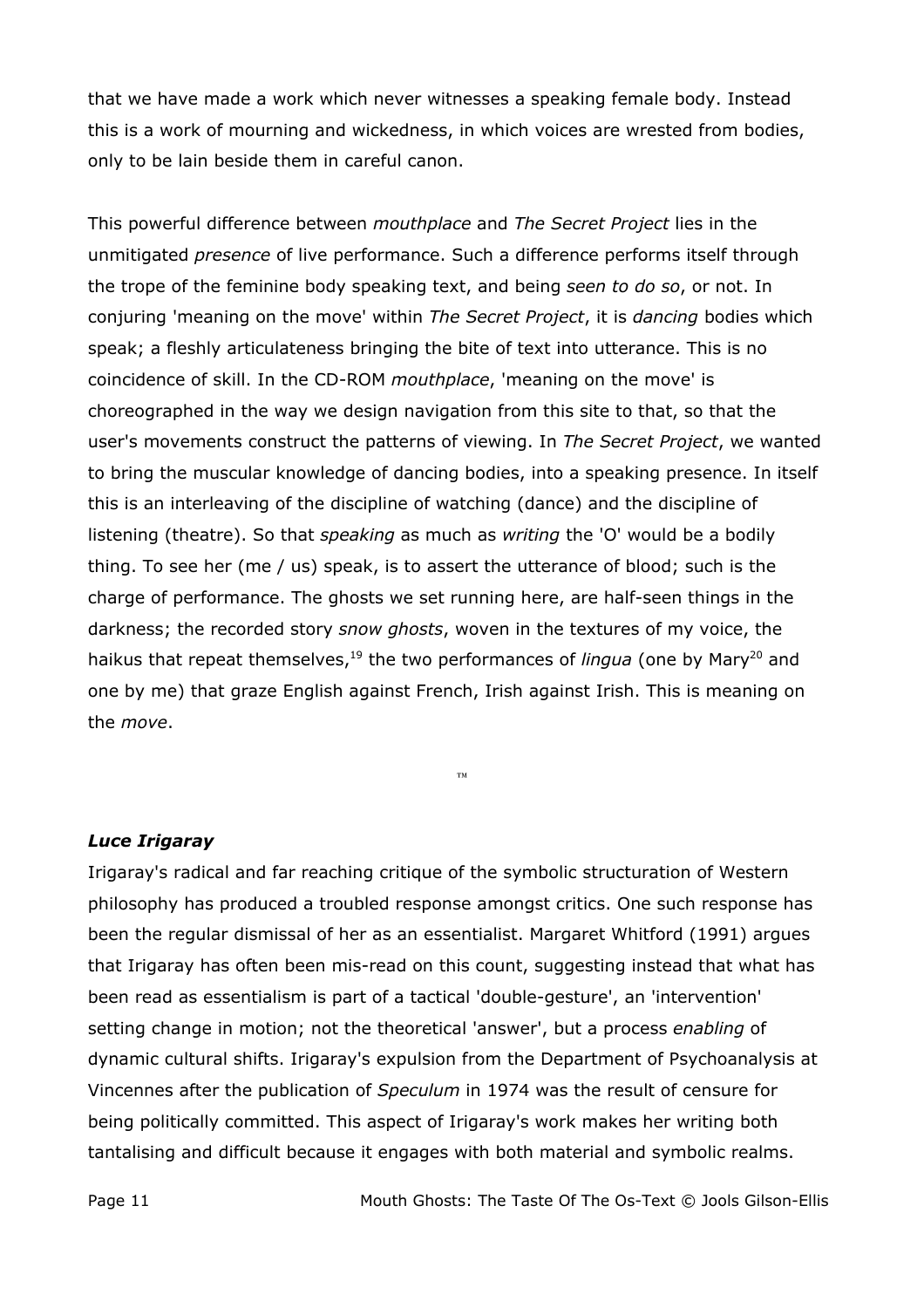Irigaray suggests that the 'feminine' is not available under present masculinist hegemony, as well as arguing for the importance of women's symbolic representation. This aspect of her theory is often regarded as utopian in its willingness to imagine a post-patriarchal future. Such imaginative zeal is tempered by her regular assertion that such a female symbolic is unknowable under patriarchy. Nonetheless she scratches at its possibilities. Part of this project is to attempt to collapse the division between feminine pleasure and language. She *enacts* as well as *calls for* such a collapse. She characterises the un-knowable possibility of this female symbolic as fluid and plural, and defines it by refusing, in a radical and playful gesture, the underpinnings of what it means to define. Whatever it might be, and it is (literally) unimaginable, such a symbolic will be multiple and resistant to categorisation. Understandably then, under such a philosophical conundrum, Irigaray has been read as suggesting a feminine symbolic that is essentialist; one that is to do with the determinism of female bodies, rather than a profoundly alternative symbolic, achievable (perhaps) through provocation, and by playing at such positionality.<sup>21</sup> Some clusters (cultural, geographic, temporal) of women *do* have significant shared experience, but it is possible to think of such experience as culturally produced rather than ensuing from the flesh of femaleness. It is at this juncture where feigning at essentialism for a political project and essentialism itself become confused.

The relationship of femininity, bodies and language is a troubled one. The thrall of Irigaray's project is that she engages in the grand gesture of trying to imagine the impossible. She teases methodically, ruthlessly and playfully at the edifice of Western Thought, its foundational implications, preoccupations and exclusions. Although Irigaray is regularly clumped in the trio including Julia Kristeva and Hélène Cixous and labelled with them as a theorist of *écriture féminine*, she never uses this term in her work (Whitford 1991: 38). Instead she uses the term *parler-femme* (speaking (as) woman). This has been variously interpreted as a regression to the pre-Oedipal moment, hysterical / incoherent / irrational / a direct connection between women's bodies and a 'woman's language'. Whitford suggests: "we might understand the idea of a woman's language as the articulation of the unconscious which cannot speak about itself, but which can nonetheless make itself heard if the listener is attentive enough." (Whitford 1991: 39) This resistance to the authority of metalanguage's explanatory zeal is an important characteristic of *parler-femme*. It is a basic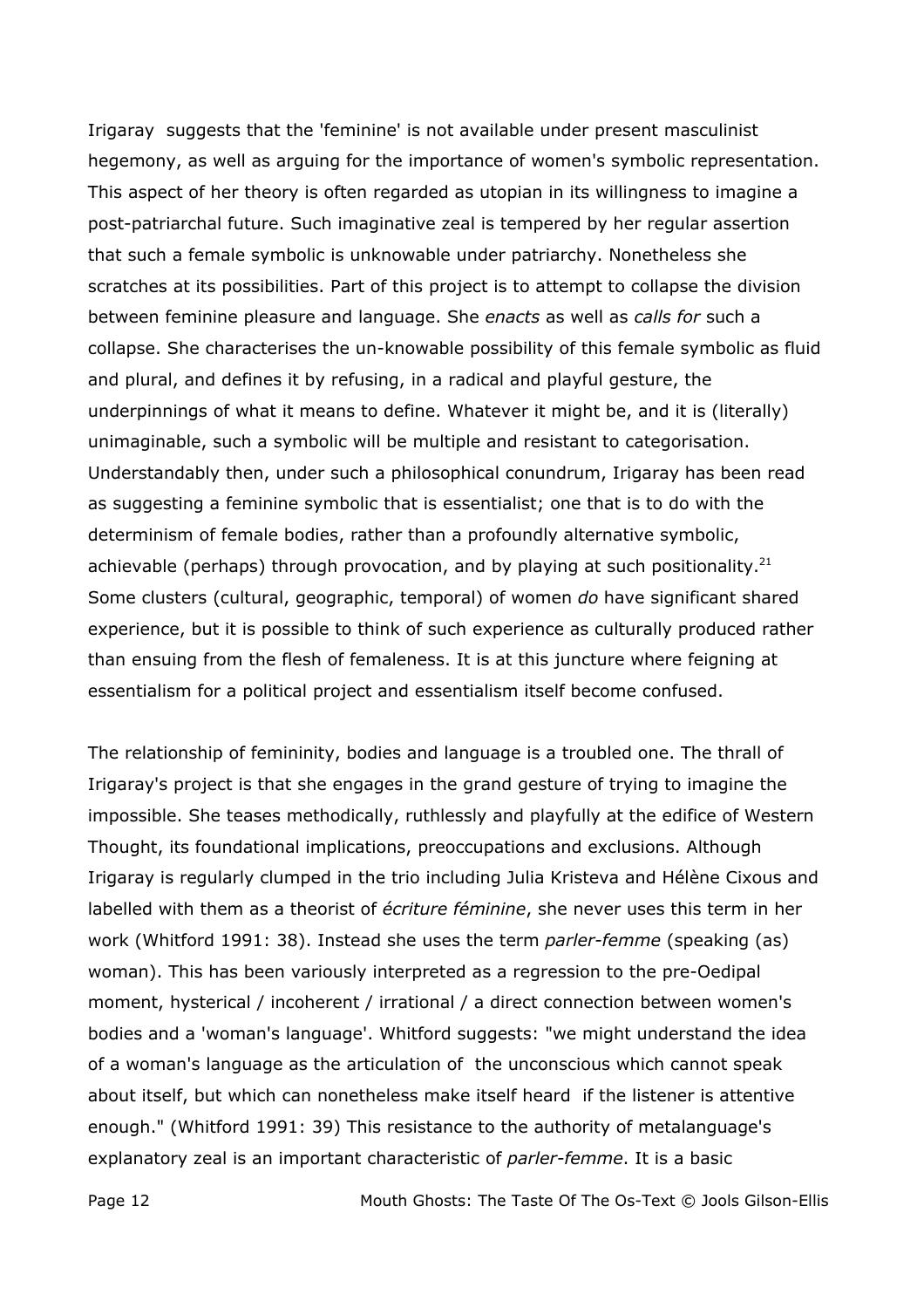presupposition of psychoanalysis that the unconscious makes itself heard through speech. The concern of Irigaray is how such utterance is gendered. I am interested in the negotiation of such speech through writing and performance. Is the work of Irigaray productive in relation to the os-text?

Perhaps the most important and distinctive aspect of Irigaray's term *parler-femme* is that her concern with both the material and symbolic realms means that she argues for the possibility of a female symbolic which would result in a different kind of language for *real women*, as opposed to a notion of a femininity within language achievable by men or women (see for example, Cixous 1981). This has been a regular site of stumbling in the response to Irigaray; since she is *not* an advocate of a pregiven identity / essence, and yet talks about the possibility of women's accession to a different language. Again, the response to this aspect of Irigaray's work is located in the elision of essentialism and sexual difference. $^{22}$ 

Margaret Whitford suggests that Irigaray uses pyschoanalysis as a model in her writing. Just as the parole of the psychoanalyst provokes change in the analysand, so Irigaray's writings also act as a provocation for change. It is important to note that such change (within the psychoanalytic scene and within the intervention of Irigaray's writing) is never programmatic, static or conclusive, but contextually dynamic and contingent. Within this context, Whitford's suggestion is a compelling one because it links Irigaray's written texts with a speaking scene. In a variation on the idea of the *os-text*, Irigaray's written texts engage with readers to provoke the cultural possibility of *parler femme*; of a feminine speaking. Irigaray's texts operate in an oscillatory and troubling relationship to dominant culture and language. Their irritant playfulness, have their power in their very shiftiness, in their refusal to prescribe what might constitute *parler-femme*, at the same time as their insistence on its possibility.

It is within language that one becomes a subject. According to Irigaray, therefore, the subject is male. Whitford terms this "the monosexual structuration of subjectivity" (Whitford 1991: 38). In her early work on senile dementia (*Le Langage de déments* 1973), and later work on the language of the schizophrenic, hysteria and obsession, it became clear that Irigaray was attempting to establish a connection between pyschic and linguistic phenomena. The term enunciation (énonciation) is used within these writings to refer to the position of the speaking subject in the discourse or statement.

Page 13 Mouth Ghosts: The Taste Of The Os-Text © Jools Gilson-Ellis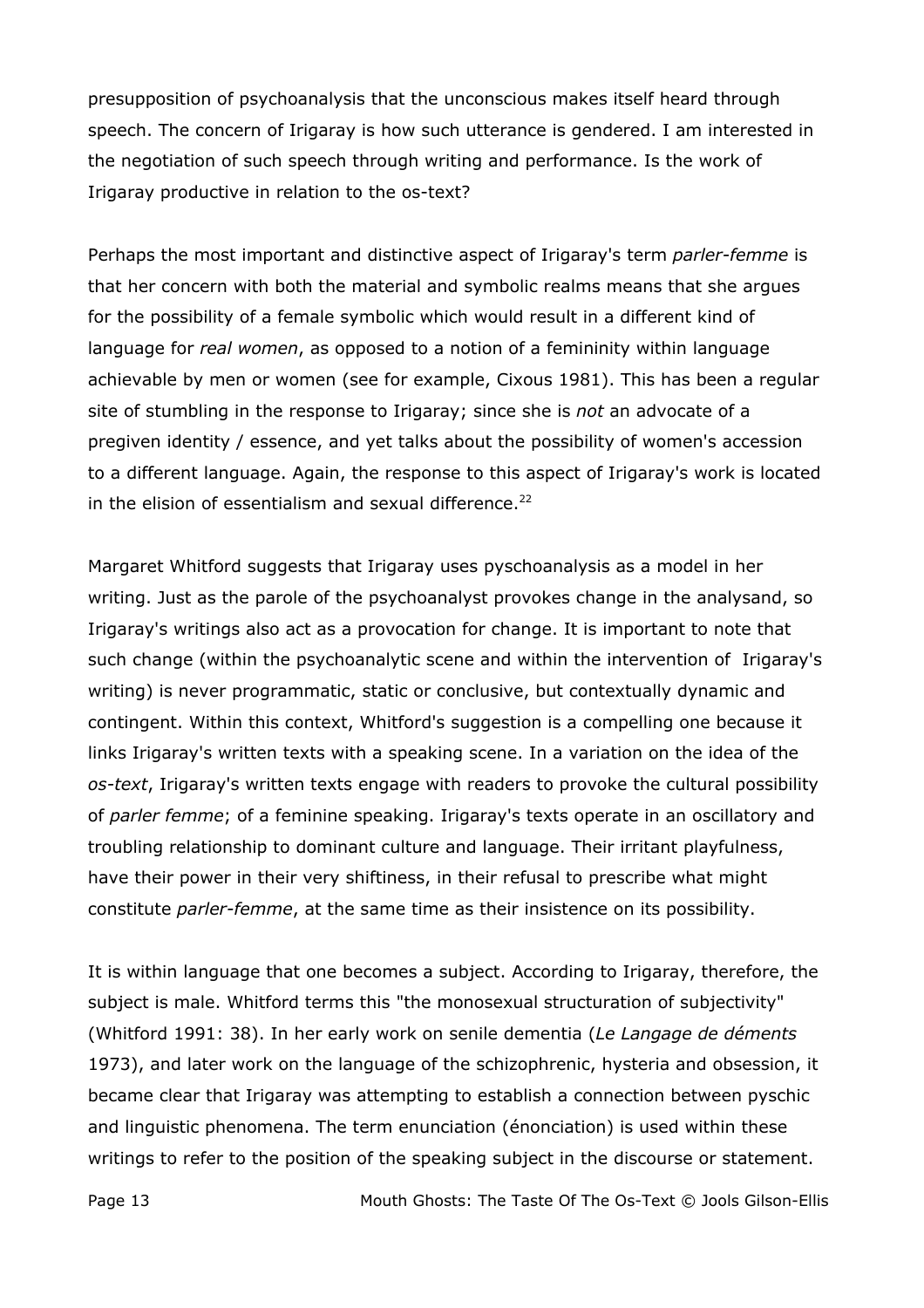Whitford suggests that *parler-femme* must refer to enunciation in this sense. (Whitford 1991: 41) She goes on to elaborate that:

This would also explain why *parler-femme* has no meta-language, since in the moment of enunciation the enunciation is directed towards an interlocutor (even if this direction is in the mode of avoidance), and cannot speak about itself.

## (Whitford 1991: 41)

In this scenario speaking (as) woman is always spoken *to* someone, in a way that precludes meta-linguistic discourse on the speaking scene. What is interesting to note here is that *parler-femme* is seen to refer to the act of *speaking* rather than writing. Certainly Whitford's point about meta-linguistic resistance of the *parler-femme* only makes sense if the language is spoken, i.e. is positioned within discourse in 'real time' in relation to an interlocutor. She can't speak two languages at once (although she might try). Such contingent acts of utterance suggest this moment of enunciation. It is also such kinds of utterance which constitute performances involving the spoken voice.

It is important to distinguish between *parler-femme* within patriarchy in which the voice is not heard / listened to and *parler-femme* within a different symbolic order which does not yet exist. Because women are used to construct language, it is not available to them. Irigaray uses the metaphor of the mirror in this regard, suggesting that women are the tain, and function as reflective material with no possibility of seeing themselves. Irigaray wants women to enter the symbolic as female subjects, and in this way forge the beginning of a different symbolic order.

In this yet un-signified female symbolic, grounded not in the destinies of anatomies, but in the material processes of cultural operation, Irigaray calls for a different kind of difference, not the 'minus A' to man's 'A', but a 'B'. Elizabeth Grosz suggests that Irigaray's insights regarding the primacy of the phallus indicate "not a truth about men and women, but the investments masculinity has in disavowing alterity<sup>"</sup> (Grosz 1990: 172).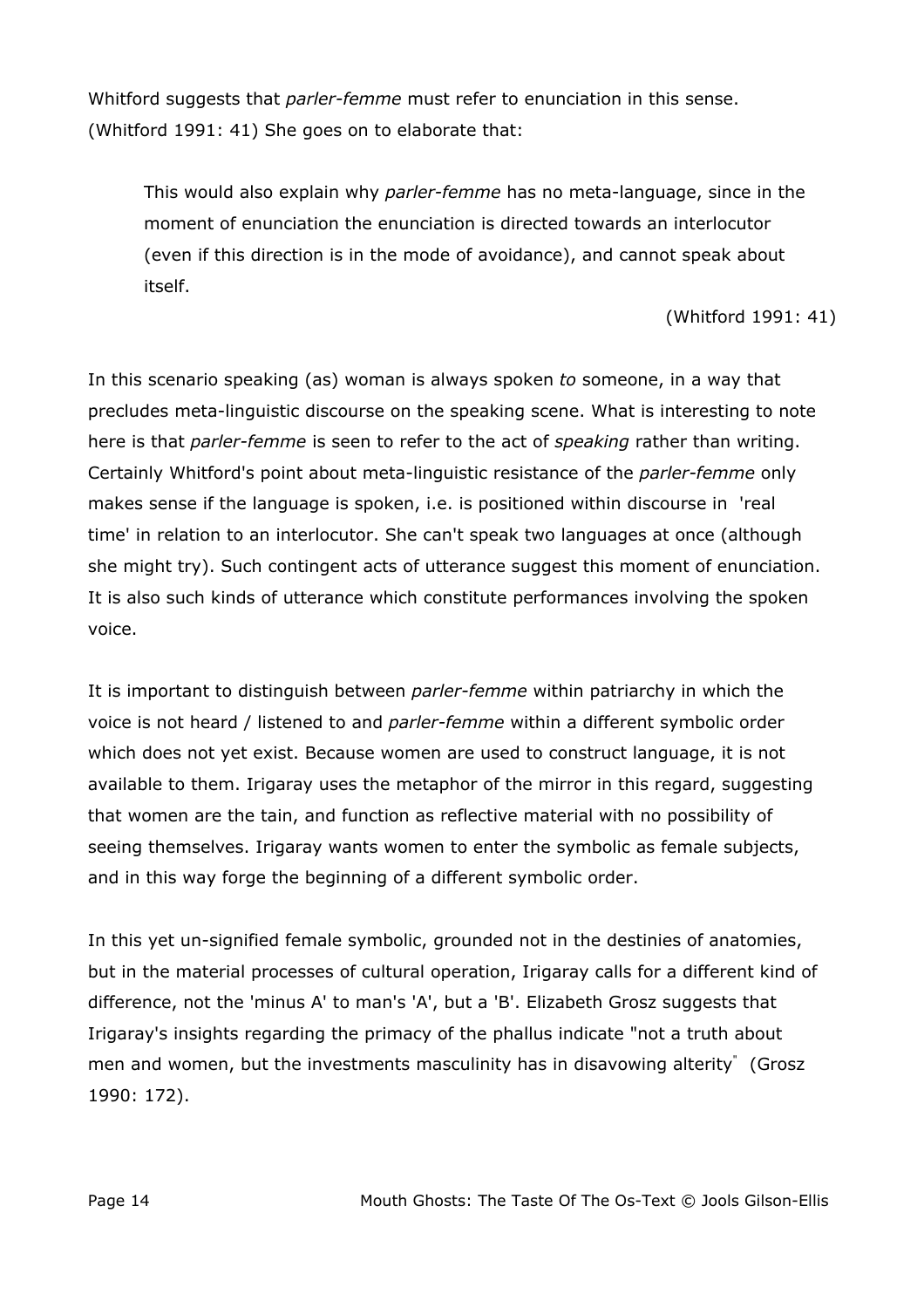To elaborate on the ways in which women are used to construct language, one can think of 'Woman' as a 'universal predicate' (Whitford 1991: 46) i.e. just as the predicate within grammar expresses something about the subject, so women function to elaborate something about men within language. However, if 'Woman' is configured as a universal predicate, it suggests that the price of bringing 'Woman' to language is the end of signifying itself. Another tack would be to shift the enunciatory position. Irigaray suggests that there could be a two-way predication, or an enunciation not yet qualified by a predicate (Whitford 1991: 46). Perhaps another way to 'shift the enunciatory position' would be to engage in the grammatic and oscillatory trouble of *writing* as well as *speaking* one's own text (*os-textual* practice), without recourse to a beginning and ending for such a scenario. Will she predicate nonetheless?

In *Lingua* from *The Secret Project*, I speak the etymologies and dictionary definitions of the words 'secrecy,' 'secret,' and 'secretive.' This is a text adapted from that definitive of all texts; the Oxford English Dictionary. This is a text characterised by its attempts to install meaning; to capture the sense of words. I work with such a text for that very reason; I want to set meaning running within its definitive phrases. We design an environment in which I can trigger samples of my voice speaking French. The French words and phrases are all associated with secrecy; mysteries and hidden things. And then I move. I nudge French text, and counterpoint it with my English definitions. I use physical phrases which suggest hidden things, but with an assurance, that whatever secrecies I conjure here, they are *on the move*. This is a pleasure in metonymy. I want to tell you that this skill of interlacing text to text to physical effort is an *un-thought* thing, a thing enabled by much rehearsal and discussion, but that is finally – if it *listens* aurally, physically and vocally, a forgotten thing. In rehearsals when we are working on our structured improvisations in these environments, when the work is good, we finish performing and have little sense of what we did. Cindy expects this. I finish a rehearsal of *Lingua*, with Mary and Cindy watching; they both say the work is hugely better than earlier, but I can't remember what I did. Cindy says 'Of course! That's the sign of good improvisation.' What does this mean? And what does it mean for an audience as well as the performer? Mary and Cindy help me recall what I did, not so that I can reproduce it, but so that I can find the taste of the possibilities of the piece, the kinds of gesture pools, the spatial dynamics, the particular playfulness with layering and repetition. In performance, when this works, when we are listening, speaking, moving alive things, then the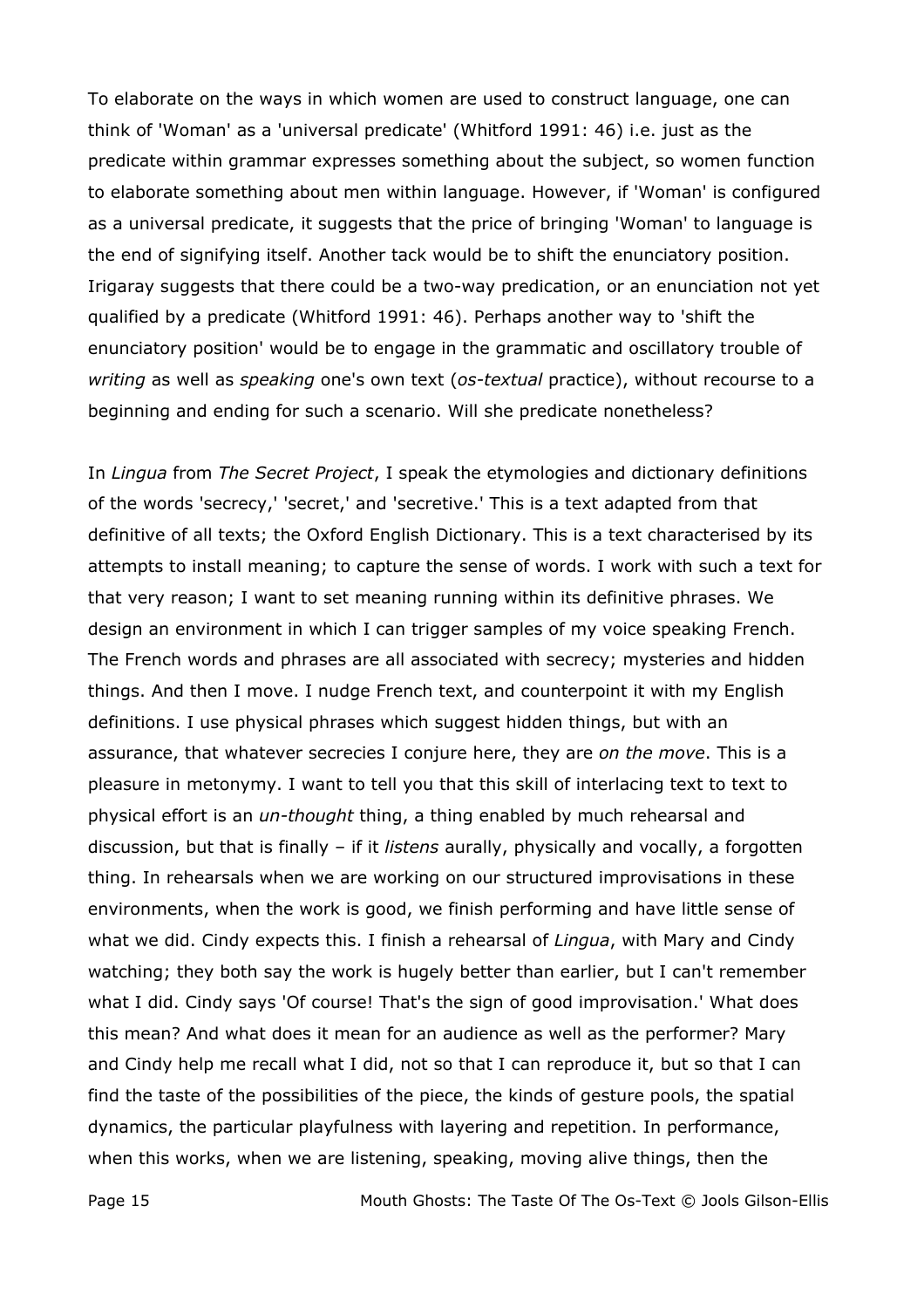complexity of our endeavour becomes a clear and single thing, wrought from our steady attentiveness to each moment. There is something I struggle to tell you which is to do with this attentiveness, which results in a radical forgetting. I want to say it is the operations of the unconscious in performance, except that is not quite it, or not quite possible. Let me leave it then, that I want to say it nonetheless. I want to suggest that this is why the work is forgotten, because it is both vividly present in the moment yet engaged with a particular level of consciousness. I recall Whitford on Irigaray's *parler-femme*; "we might understand the idea of a woman's language as the articulation of the unconscious which cannot speak about itself, but which can nonetheless make itself heard if the listener is attentive enough." (Whitford 1991: 39) I stumble in text to articulate something, which by its very resistance suggests something of Irigaray's *parler-femme*. I want to suggest that within such *os-textual* practice, what is heard is the consequence of a skilled performative listening which facilitates the attentive listening of the audience. I re-read Irigaray's essay *This Sex Which is Not One* (1986), and find this:

She steps ever so slightly aside from herself with a murmur, an exclamation, a whisper, a sentence left unfinished . . . When she returns, it is to set off again from elsewhere. From another point of pleasure or of pain. One would have to listen with another ear, as if hearing *an "other meaning" always in the process of weaving itself, of embracing itself with words, but also of getting rid of words in order not to become fixed congealed in them.*

> (Irigaray 1986: 29) [Irigaray's emphasis]

Strangely, this reads like a description of our work on *The Secret Project* ("She steps ever so slightly aside from herself with a murmur, an exclamation, a whisper, a sentence left unfinished . . . When she returns, it is to set off again from elsewhere"). One of the effects of weaving text with text through physicality is both a claiming of and a moving-through language worlds ("*embracing itself with words, but also of getting rid of words"*). In this work "listening with another ear" becomes a collaborative discourse, played out between performers and audience. This ear which is not one.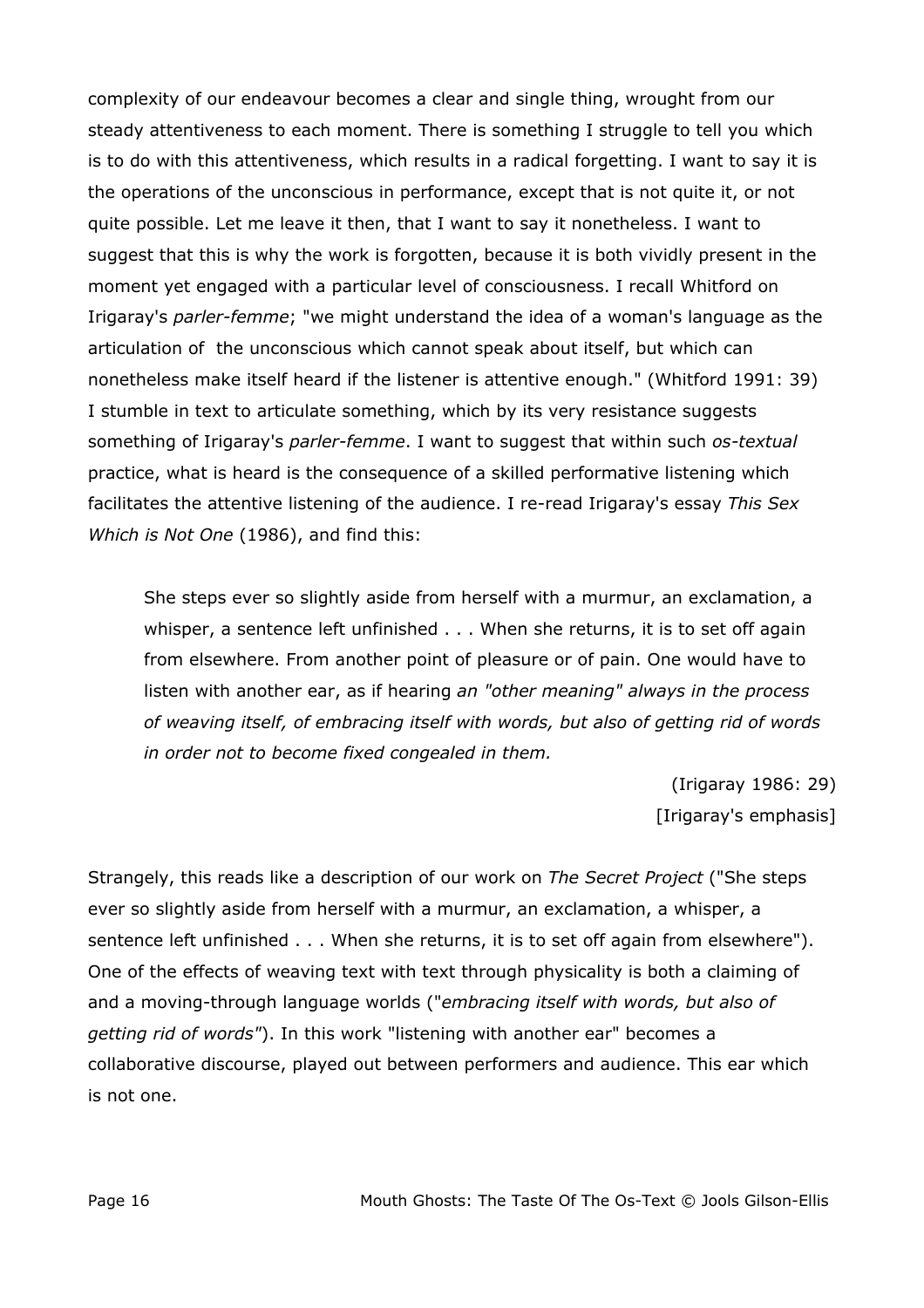Irigarayan philosophy has radical implications for language, utterance and signification. Irigaray never discusses performance or concrete strategies for bringing about her vision of such a powerfully alternative symbolic. She does, however, perform a strategy in her mimesis<sup>23</sup> of the critical voices of philosophy and criticism. I take this gesture, that of mimesis, and place it here. Just as *parler-femme* has no meta-language, so Irigaray's strategies are performative rather than descriptive. I will not tell you what you should do, because I do not know. You must find your own ways. But I do it here. In my voice. Inflected through my knowledges, and acted like the wise actresses, feminine things can be.

In her essay 'When our Lips Speak Together' (Irigaray 1986: 205 - 218), Luce Irigaray writes a performative text conjuring the relations and possibilities of feminine sexuality and orality. Her title purposely elides oral and genital feminine lips, mirroring the symbolic slippage common in Western discourse. In this revolutionary text, Irigaray suggests a feminine orality characterised by plurality: it isn't possible for simply one word to pass here:

Open your lips; don't open them simply. I don't open them simply. We - you/I are neither open nor closed. We never separate simply: a single word cannot be pronounced, produced, uttered by our mouths. Between our lips, yours and mine, several voices, several ways of speaking resound endlessly, back and forth. One is never separable from the other. You/I: we are always several at once. And how could one dominate the other? Impose her voice, her tone, her meaning?

(Irigaray 1986: 209)

Here Irigaray evokes a multiple feminine orality in *text*. She does not speak it; I read this rather than listen to it. Tenors of textuality and orality playfully mingle here in a provocation of the possibilities of a feminine language. Irigaray writes to me, she doesn't kiss me, though perhaps she might if she were here. I write / kiss to you, here again, as I visit this kissing loving text. Irigaray's text of plural voices, of unceasing layering, repetition and reworkings is made concretely and productively possible in the engagement of writing, technologies and performance. Our work is an example of this. None of our mouths open simply; we speak and move to call-up

Page 17 Mouth Ghosts: The Taste Of The Os-Text © Jools Gilson-Ellis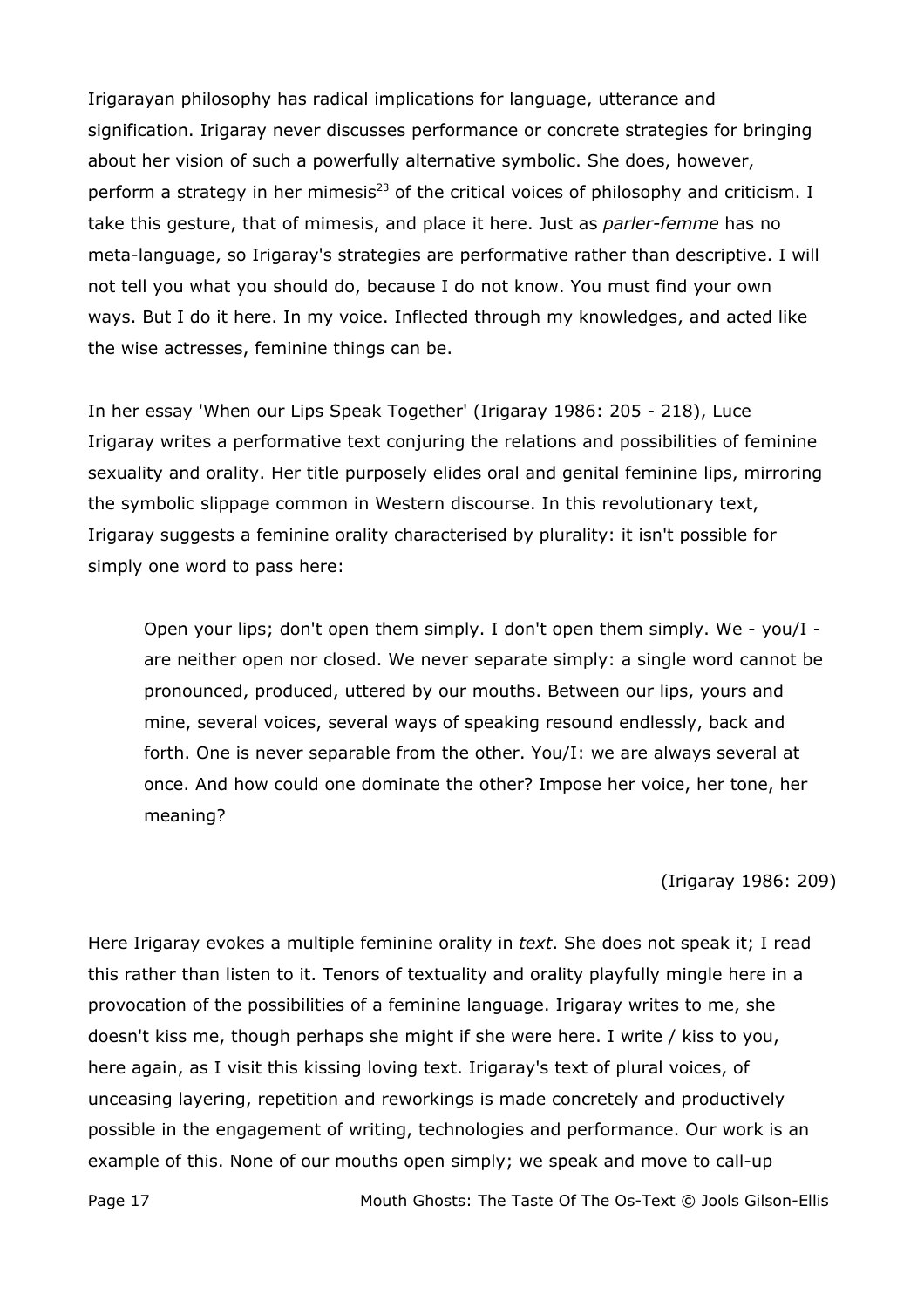another speaking. Such voices might be our own, or one of the other two, or both of them. We always play anew in the thrall of them; "several ways of speaking resound endlessly." None of us can dominate the meaning because we don't have it – we make it every time we perform, *differently*.

**lip** *n.* **1.** *Anatomy*. Either of two fleshy, muscular folds that together surround the opening of the mouth.

**2.** Any structure or part that similarly encircles or bounds an orifice: as *Anatomy.* A labium.

**3.** *Slang.* Insolent talk. **- bite one's lip.** (i) To hold back one's anger or other feeling. (ii) To show vexation. **- button one's lip.** *Slang.* To stop talking. **- smack one's lips**. To relish or gloat over something anticipated or remembered.

**TM** 

## *Hélène Cixous*

Hélène Cixous is among those theorists commonly included under the rubric 'French Feminism' and associated with *écriture féminine* (feminine writing).<sup>24</sup> Although widely known outside of France as a theorist, the majority of Cixous' publications have been fiction. Importantly for this study, Cixous' recent fiction includes play texts written for a context of live performance. Much of Cixous' work is concerned with writing and sexual difference. Whilst Irigaray is also concerned with the possibilities of articulating sexual difference, she does so in terms of a specifically female language. Cixous in contrast to this articulates her terms of sexual difference in relation to a femininity which can be enacted by men or women. Cixous has also been accused of ahistorical essentialism, and in a similar movement to the critical response to Irigaray, recent commentators have re-thought this relationship between theories of sexual difference and essentialism in relation to her work.<sup>25</sup>

For Cixous, writing is a revolutionary practice. One of the main reasons for this is its potential to undo binary structures. Writing is also powerfully corporeal for Cixous. The combination of these two gestures - the bodily undoing of binary opposition within writing results in a practice of fiction / theory concerned with destabilising narrative / lived subjectivity, and re-inscribing somatic experience. Cixous' association with *écriture féminine* may seem contradictory to a practice concerned with undoing the

Page 18 Mouth Ghosts: The Taste Of The Os-Text © Jools Gilson-Ellis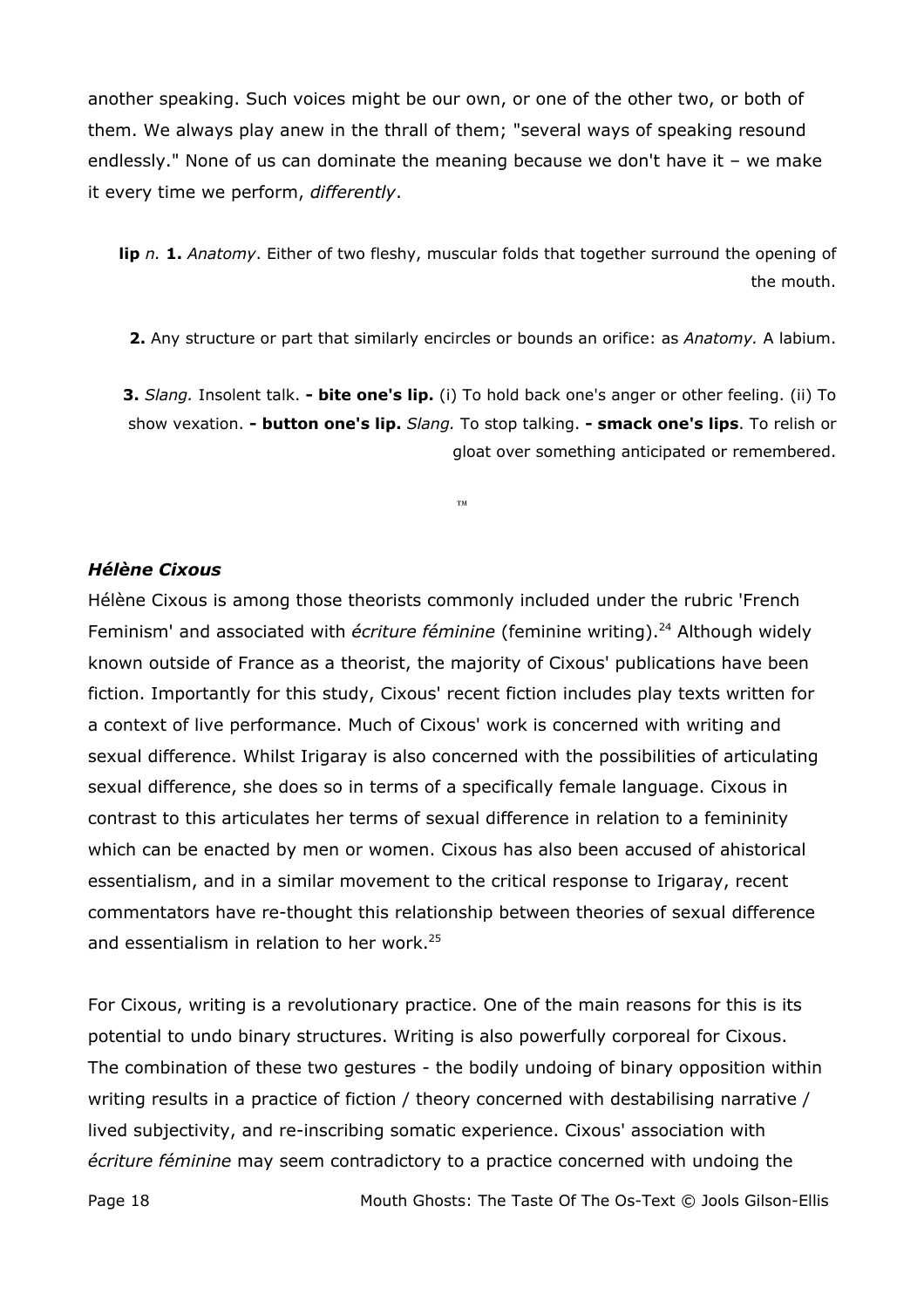opposition feminine / masculine.<sup>26</sup> For Cixous, however, écriture féminine is 'feminine' in two senses. Firstly she believes women are presently closer to a feminine economy than men. Consequently she sees in women's writing both the possibility of including other experience and the subversion of existing structures. The relationship to the mother's body is also important in this context. For Cixous the rhythms and articulations of the maternal body continue to affect the subject into adult life, and this provides a connection to the pre-symbolic union between the self and m/other. The subject's relation to the self, the other, language and the world is affected by this connection. Secondly, (according to Cixous) a feminine subject position is not constructed around mastery, and does not, therefore, appropriate the other's difference. Because of this, Cixous suggests that feminine writing will bring into being alternative forms of perception, relation and expression.<sup>27</sup>

Cixous' most well-known work is the essay 'The Laugh of the Medusa' (Cixous 1981) first published in 1975 / 6. In this essay Cixous calls for a feminine writing that will be powerfully physically located, radically transgressive and pleasured / pleasurable. Elin Diamond suggests that the writing called for in this essay is as much revolutionary myth as practice. This seems to me a useful way to think about this essay and Cixous' work in general.

I am particularly interested in Cixous' use of the feminine voice as a trope / referent within her fiction and theory. This is not always a use of the term 'voice' as a metaphor for a writing practice. Feminine vocality also functions as an 'inspiration' in these texts, a lived / imagined experience 'to be brought' to such writing, something like Salvaggio's 'O'. Interestingly, the opposition between speaking and writing is one of the binaries Cixous lists at the beginning of 'Sorties' (Cixous & Clément 1986). How then, can an undoing of such opposition only be sought in writing itself? It is as if Cixous uses the extraordinary possibilities of the feminine voice to inscribe such vocality in her writing, but never approaches what the possibilities of using such writing to inscribe vocality in literal voices, might be.

In the following quotation from 'Sorties' Cixous weaves such a writing practice from vocal and textual femininity: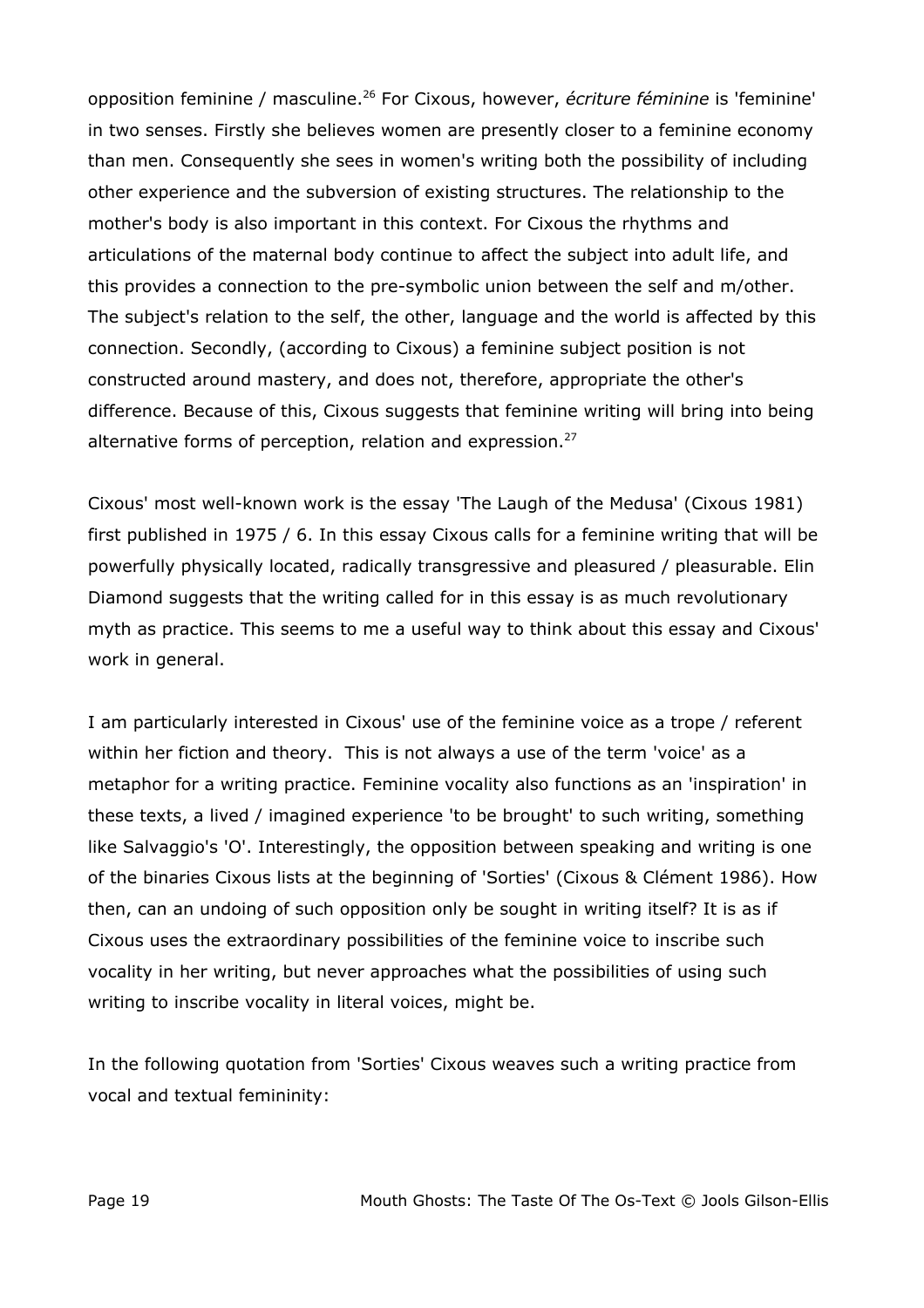First I sense femininity in writing by: a privilege of voice: writing and voice are entwined and interwoven and writing's continuity / voice's rhythm take each other's breath away through interchanging, make the text gasp or form it out of suspenses and silences, make it lose its breath or rend it with cries.

(Cixous 'Sorties' in Cixous & Clément 1986: 92)

In this extract, writing and voice exchange breath and rhythm. Cixous writes of a text which has vocality - it gasps and cries. Yet I hear nothing. There is no body before me breathing into writing, moving rhythmically flesh to text. Cixous powerfully theorises and practices a feminine writing which calls up feminine vocality / corporeality. Implicitly Cixous' work invites the theorisation and practice of the os-text, a practice which inscribes the transgressive possibilities of writing within vocality / performance. A site in which she can breath into text before me / beside me / inside me.

What does it mean for an os-textual practice that women (according to Cixous) are closer to the pre-symbolic connection with the mother? Here the maternal voice figures undifferentiated plenitude. There are certainly dangers of essentialism ghosted in this terrain; ghosts that promise priveleged access (for women) to a site where the 'other' is not yet separate from the subject. If this connection is only figured in this way then it is a philosophical and political failure. For this realm to be productive, it must operate as a half-truth. It must figure as a 'revolutionary myth' (Diamond 1997: 83) inciting radical departure from the patriarchal structurations of language, whilst at the same time opening up the possibilities of *difference* for subjects figured as feminine in relation to the maternal. Women have a different relation to the maternal because they have the potential for maternity themselves, as well as being closer (according to Cixous) to the 'equivoice' - a voice that brings into being / is processual in opposition to the subject / object monoliths: $^{28}$ 

Text, my body: traversed by lilting flows; listen to me, it is not a captivating, clinging "mother"; it is the equivoice that, touching you, affects you, pushes you away from your breast to come to language, that summons your strength; it is the rhyth-me that laughs you; . . . Voice: milk that could go on forever. . . Eternity: is voice mixed with milk.

(Cixous 'Sorties' in Cixous & Clément 1986: 93)

Page 20 Mouth Ghosts: The Taste Of The Os-Text © Jools Gilson-Ellis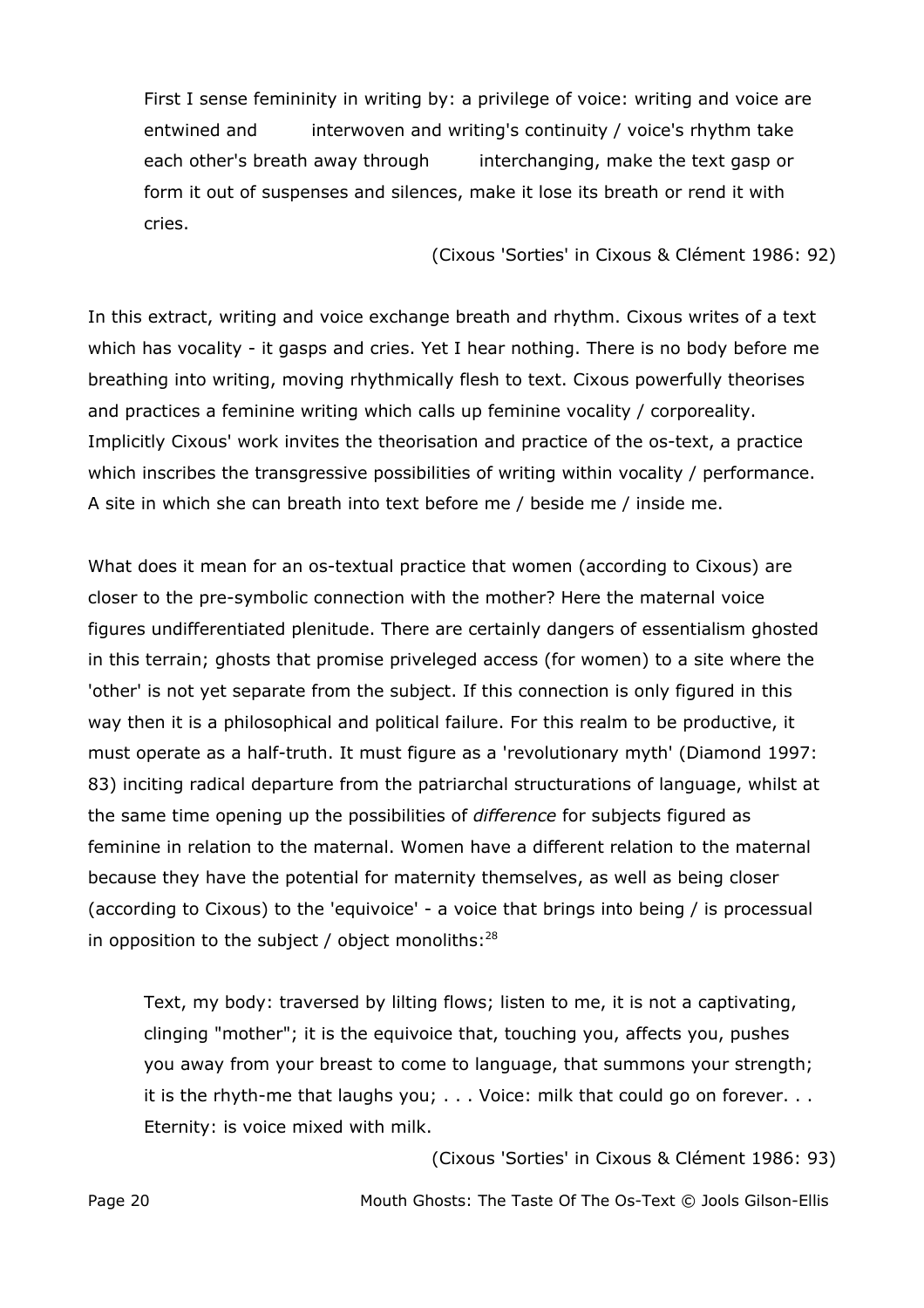Cixous' imagery of a 'voice mixed with milk' powerfully inscribes the maternal agency in the subject's shift from pre-symbolic to symbolic realms. Later in the same essay Cixous writes "She writes with white ink." (Cixous 'Sorties' in Cixous & Clément 1986: 94) suggesting that such bodily and fluid agency is a writerly as well as vocal influence. In these revolutionary scenarios, the maternal body (her voice and milk in particular) figures a practice of writing which mixes up oralities - the suckling of milk and utterance, and confuses who it is that utters, the mother or her child. Such fluid tectonics find their way into textuality in the metaphor of the woman writing in milk.

In our 1997 CD-ROM *mouthplace* there is a section on insanity. You can find it under an icon of cut stitches. When you click 'Special Mark' appears on your screen, written in my handwriting. At the opening of the insanity section, there is a video loop of my face moving, milk slowly dripping from my mouth. As you move the cursor over the surface of this moving image, so quiet whispered texts can be heard:

**TM** 

*I'm bruised I've got bruises they're deep and slow like drugged hornets I'm body-stuck and hurt in slow motion*

> *your little kisses little half-kisses ached-for breaths of skin to skin I am half-surprised you ever came to me woman.*

and when you click, you hear the following words in a clear voice:

*I jumped in with my lips clenched, gasped at the cold, and a swarm of hummingbirds flew out of my mouth.*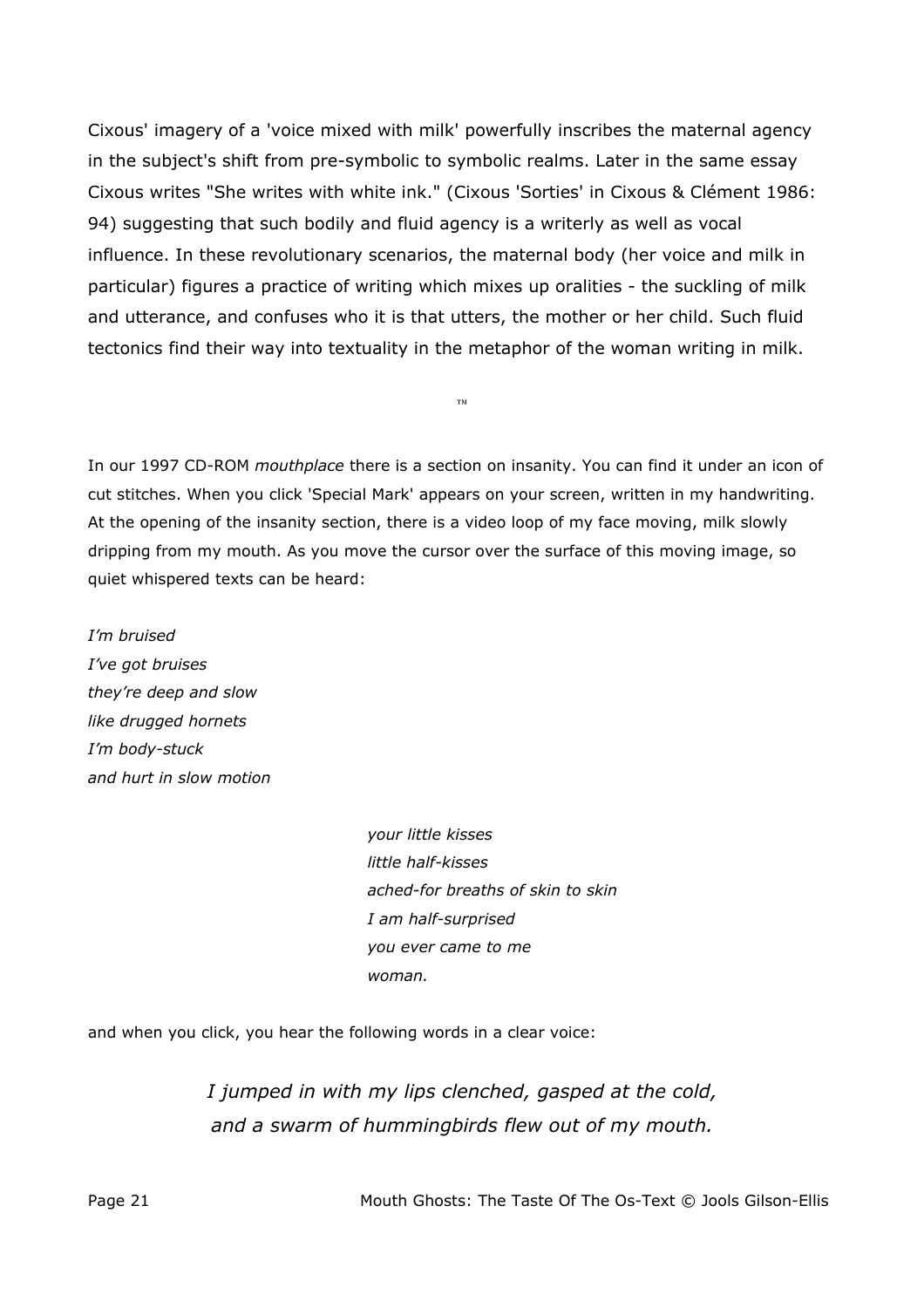As milk moves from my lips in the field of vision, so flowing visions move from my mouth here in the realm of sound. I write this to nudge you towards witnessing this seeing and hearing spun from milky trajectories of mouths and writing.

**TM** 

In the extract from Cixous' 'Sorties' quoted above, the maternal and the child's voice, suckling / maternal voice, suckling / speaking and suckling / writing are webbed together in non-hierarchical connection. This could be figured as a Deleuzian<sup>29</sup> assemblage in which subject and object are understood not as discrete opposites but as a series of flows and intensities, linked in heterogenous ways.<sup>30</sup> This is a useful way of thinking these relations, since it resists staging any of these scenes as necessarily productive of any others. This is important because Cixous is not only interested in describing a psychoanalytic scene but in provoking a writing practice. The following quote is from 'Breaths' (1975):

The voice says: "I am there." And everything is there. If I had such a voice, I would not write, I would laugh. . . . (it) rises from the greatest dilation of her breast, without listening to herself. Does not assume airs . . . If I had such a voice, I would not write, I would fight.

(Cixous 'Breaths' in Sellars 1994: 50 - 51)

Here Cixous again inscribes maternal plenitude as voice. This is a voice which suggests a circumvention of writing - a kind of imaginary pure access to jouissance and revolution. What is important here is that Cixous' fictional voice is inscribed here in *writing*, in a writing pleasured and motivated by such a voice. It is not *voiced*.

Elizabeth Grosz in her study of corporeality, *Volatile Bodies* (Grosz 1994) analyses orality and sexuality in relation to a range of theorists. According to psychoanalysis, during the development of the sexual drive, the sensuality of sucking milk, shifts to other bodily parts (Grosz 1994: 54 - 5). However, the mouth remains especially priveleged in terms of its sensitivity to sensations - introceptively & extroceptively - "a primordial link . . . connecting perceptions from inside to the outside of the body" (Grosz 1994: 93). In the following quote, Grosz refigures oral sexuality as a kind of connective zest: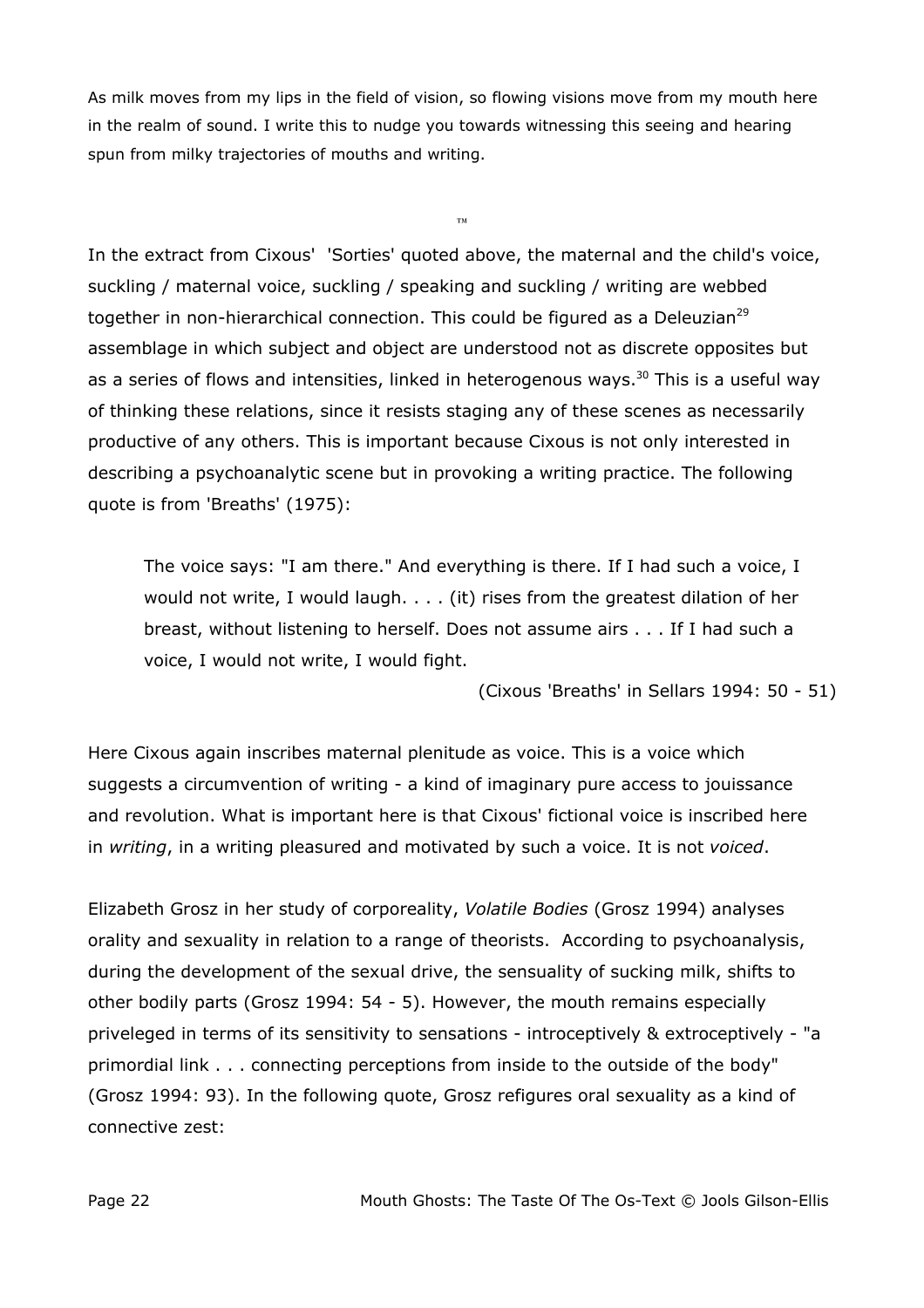oral sexuality can be re-transcribed in corporeal terms. Instead of describing the oral drive in terms of what it feels like, as an endogenously originating psychical representation striving for an external, absent or lost object (the fantasmatic and ultimately impossible object of desire), orality can be understood in terms of what it does: creating linkages with other surfaces, other places, other objects or assemblages. The child's lips, for example, form connections (or in Deleuzian terms, machines, assemblages) with the breast or bottle.

(Grosz 94: 116)

It seems to me that whilst the participants of such assemblages might change, the essential structure of their connective operations does not. In adult life and in the context os-textual practice, such connections / machines / assemblages involving orality matrix writing, utterance, performance instead of breasts or bottles.

In 'To Live the Orange' (1979) Cixous elaborates her experience of the voice as a trace of the articulate body:

I can adore a voice: I am a woman: the love of the voice: nothing is more powerful than the intimate touch of a veiled voice, profound but reserved coming to awaken my blood; the first ray of a voice that comes to meet the newly-born heart. My heart is in the belongingness with a voice fashioned out of shining darkness, a nearness infinitely tender and reserved.

(Cixous 'To Live the Orange' in Sellars 1994: 84)

In this extract, Cixous speaks simply of her love of the voice. This is not the maternal voice, yet her description certainly recalls her writings on the maternal. Such a voice (part of a prelude to a tribute to the Brazilian writer Clarice Lispector) is marked by its nearness and tenderness. She goes on:

There are those of whom I cannot speak outside with words that come out making noise. Out of love for the infinite delicateness of their voices. Out of respect for the delicateness of the nearness. Those whose speaking is so profound, so intense, whose voices pass gently behind things and lift them and gently bathe them, and take the words in their hands and lay them with infinite

Page 23 Mouth Ghosts: The Taste Of The Os-Text © Jools Gilson-Ellis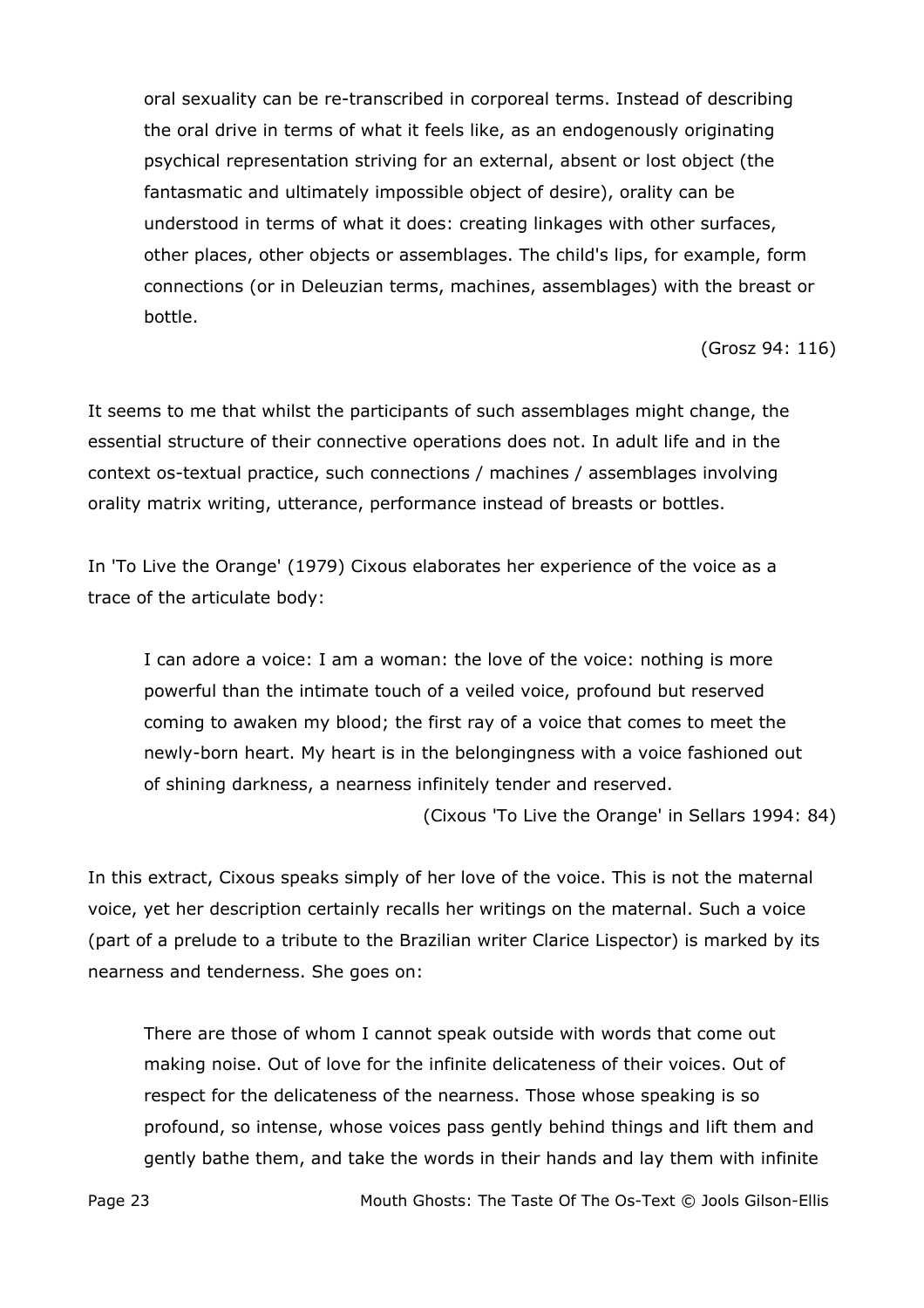delicateness close by things, to call them and lull them without pulling them and rushing them. There are women who speak to watch over and save, not to catch, with voices almost invisible, attentive and precise like virtuoso fingers, and swift as bird's beaks, but not to seize and mean, voices to remain near by things, as their luminous shadow, to reflect and protect the things that are ever as delicate as the newly-born.

(Cixous 'To Live the Orange' in Sellars 1994: 84)

In this second passsage, it is quite clear that Cixous uses the maternal metaphor to figure her love of this voice, as if such moving voicing were an uttered act of mothering. Certainly there are dangers here in reifying a romanticised version of the maternal (a site of material oppression for women, as well as pleasure), but of importance here, is that once again the maternal is figured in webbed relation to the voice and writing. This extract also recalls Irigaray's *This Sex Which is Not One*, cited earlier; "And how could one dominate the other? Impose her voice, her tone, her meaning?" (Irigaray 1986: 209). And here is Cixous; "There are women who speak . . . not to seize and mean, (these are) voices to remain near by things" (Cixous 'To Live the Orange' in Sellars 1994: 84). Both suggest a voicing that sets meaning in motion.

**TM** 

Hélène Cixous' radical textual practice has been enormously influential in re-thinking writing in relation to the body, and the female body in particular. Yet it is in *performance* that writing's transgressive possibilities might be staged in an altogether different paradigm. It is my contention that the choreographer / writer / performer has the potential to bring into being alternative forms of perception, relation and expression; a particular access to making *" the text gasp . . . make it lose its breath or rend it with cries"* (Cixous 'Sorties' in Cixous & Clément 1986: 92). With the addition of technology, this relation of physicality and vocality in choreography / performance can be textured in new ways, troubled into unlikely alliances.

Most structures of contemporary performance training separate voice / text work from physical / choreographic work. Dancers, in my experience, often stumble at voice work, despite their articulate bodies. Yet it is precisely this detailed physical knowledge, which, with training, also makes them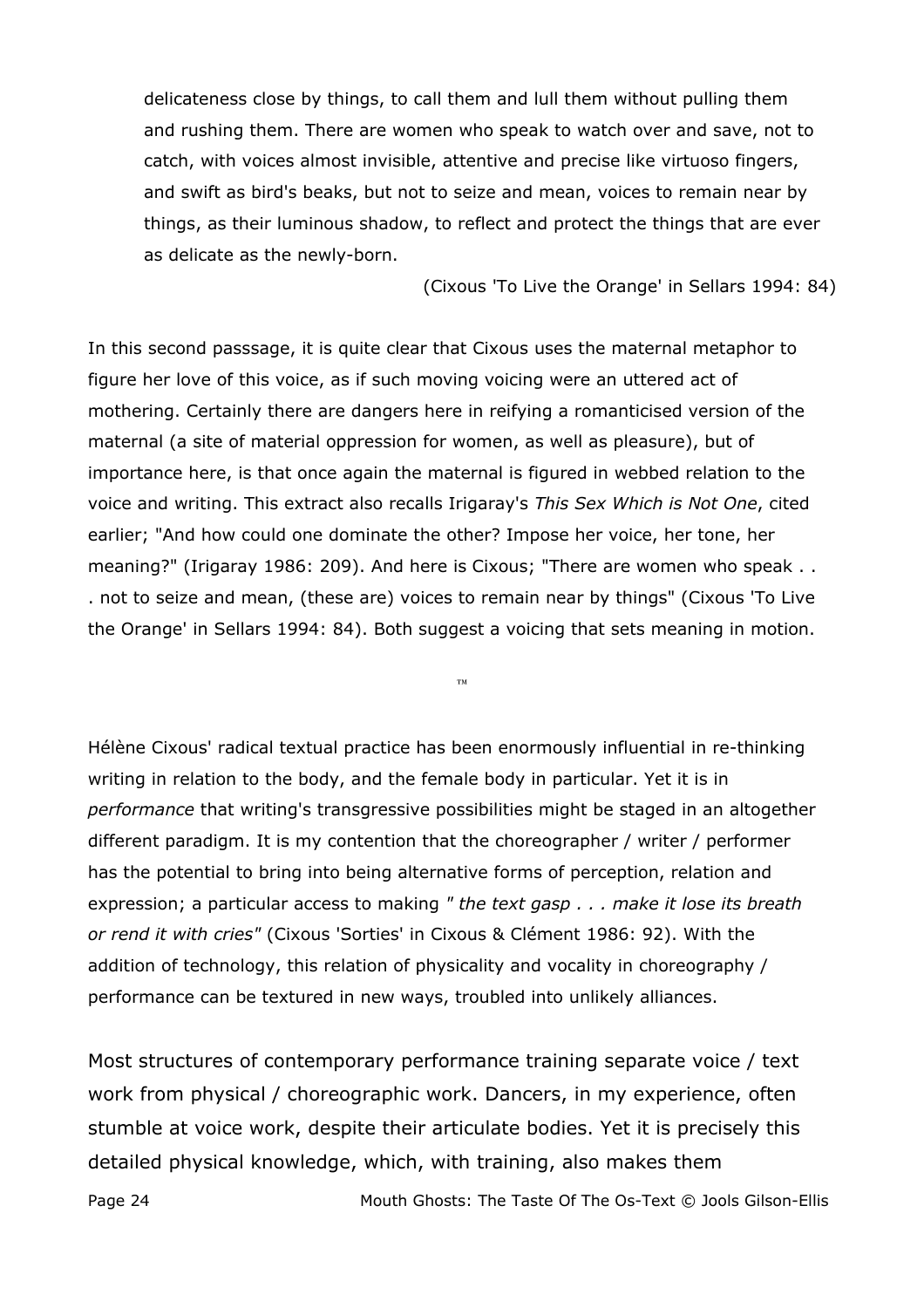extraordinary performers of vocality. Such physical knowledge also brings something particular to digital technology. Perhaps our epistemologies are more likely to refuse a separation between the technologies that become our tools and our dancing / uttering bodies.

In the work of weaving bodies, writing, utterance, sound and technology, it is the troublings of improvisational grazes that most profoundly recall Cixous' work. Her crying out for a plural writing, one marked with bodies and their voices<sup>31</sup> seems to me to lie here in the playful entanglement of digital technology and the voice / body / writing / sound. Here in the linear lines of theory, I must place my elements one after the other, in different orders divided by slashes, to evoke a sense of their mingling. There is much in performance which resists analysis, but I continue to try and articulate what happens in sweat and light. I too want to write a writing that will antagonise resistance.

> *The Banff Centre for the Arts, Canada Out of the Box: The Future of interface September 1998*

Air Canada is on strike. The Sample Cell and BigEye have not arrived from Ohio. It's Saturday, and I'm performing this evening. This is the first time I've performed without Richard setting up the environments. Nothing on the 8am bus, or the 9am. At 9.30 Bill walks into the studio with a grin on his face and a parcel in his hand. Scott and I set to work. It takes us all day, a move of studios and several borrowed lamps to get set. 'Chorda' is the last one. It's nearly 6 and the performance is at 8. We run the choreography and tweak the settings. My knowledge of the piece is a corporeal one. I know clearly how it feels to perform when the settings are right, but light levels, camera proximity, and what I'm wearing affect these settings. I try to guide Scott with my physical understanding of the piece, but I struggle for a language - "It felt much richer" "It needs to have a clear threshold here that I can move beneath" "I need to be able to build up the layers more." Between us we weave a space for me to perform in conjured from the memory of flesh and the pressure of fingers on keys.

In this work, we make spaces for entanglement. These are precisely designed to be imprecise. Their textures are composed from choreographic fragments, made to

Page 25 Mouth Ghosts: The Taste Of The Os-Text © Jools Gilson-Ellis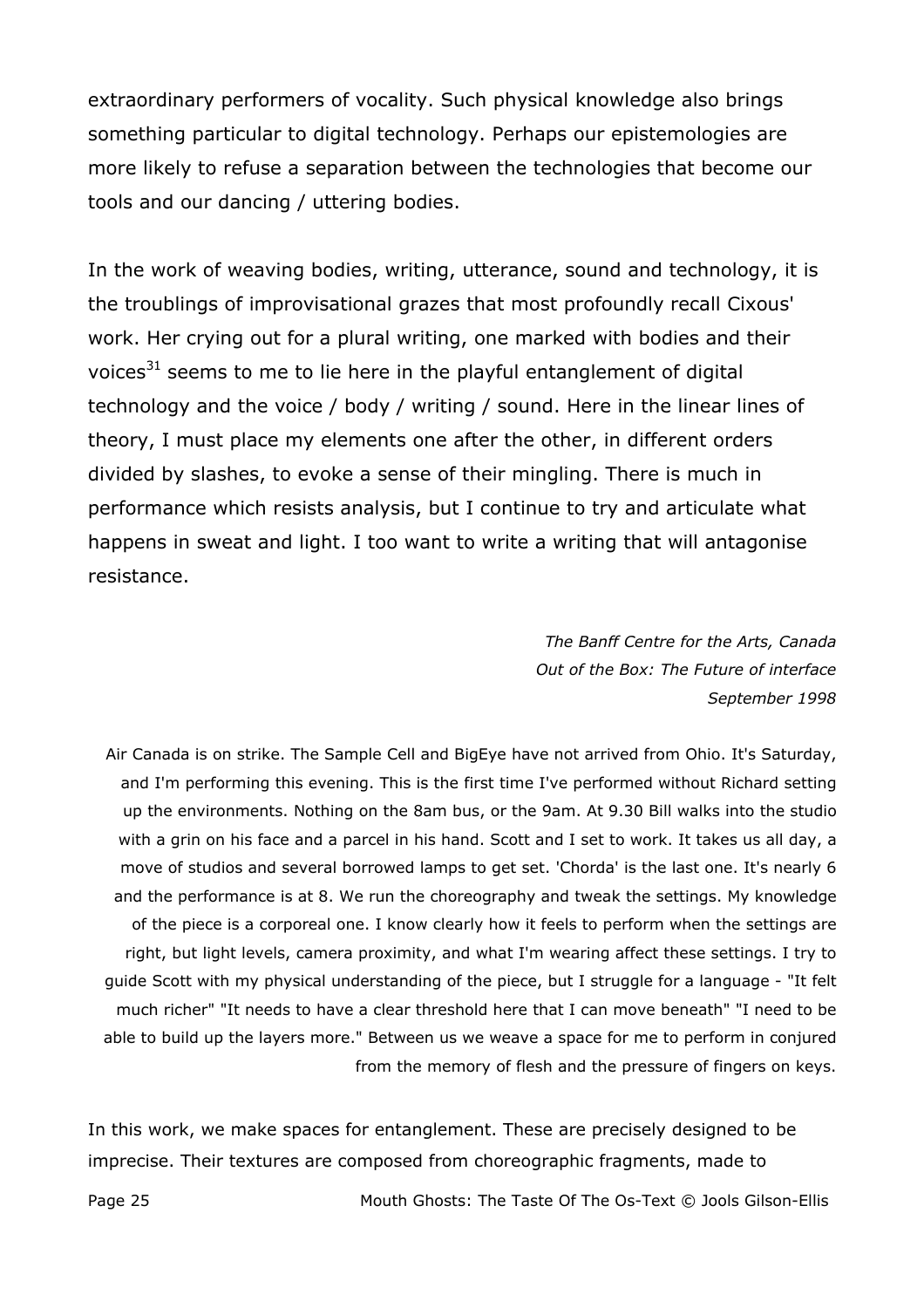conjure sound / text from its motion in particular ways. This practice demands that I am alive to every moment of performance; I weave with pools of choreography, utterance, and recorded text / sound. What I trigger with my motion affects what I say / sound / how I move again. Listening, speaking and moving become a related series of energies. I push at language to tell you what this is.

The movement of air in bodies variously occluded to produce sound, is not profoundly different to the movement of information within digital technologies. Exchanges between these two (the uttering body and technology) is not a radical conceptual leap, especially if the relation between writing, utterance and physicality is already one of connective flows and intensities. Perhaps the most productive body of theory in relation to these ideas is Deleuze and Guattari's 'assemblages' in which one element is never dominant over another, but are combined in terms of energies, processes, durations, corporeal substances and incorporeal events (Deleuze & Guattari 1987).

Elizabeth Grosz suggests that Deleuze and Guattari's reconception of corporeality in these terms is key to re-thinking bodies, the body is:

 understood more in terms of what it can do, the things it can perform, the linkages it establishes, the transformations and becomings it undergoes, and the machinic connections it forms with other bodies. . . In place of plenitude, being, fullness or self-identity is not lack, absence, rupture, but rather becoming.

(Grosz 1994: 165)

Such 'becoming' is a productive way of thinking what happens in the physical - vocal written - digital performance I am describing here; a processual matrix, in which the performer, her writing, her live voice, her recorded voice, the digital tools, the programmer and composer comprise a webbed series of liaisons, which shift and mark each other with durational pulses. Such liaisons are;

composed of lines, movements, speeds, and intensities, rather than of things and their relations. Assemblages or multiplicities , then, because they are essentially in movement, in action, are always made not found. They are the consequences of a practice.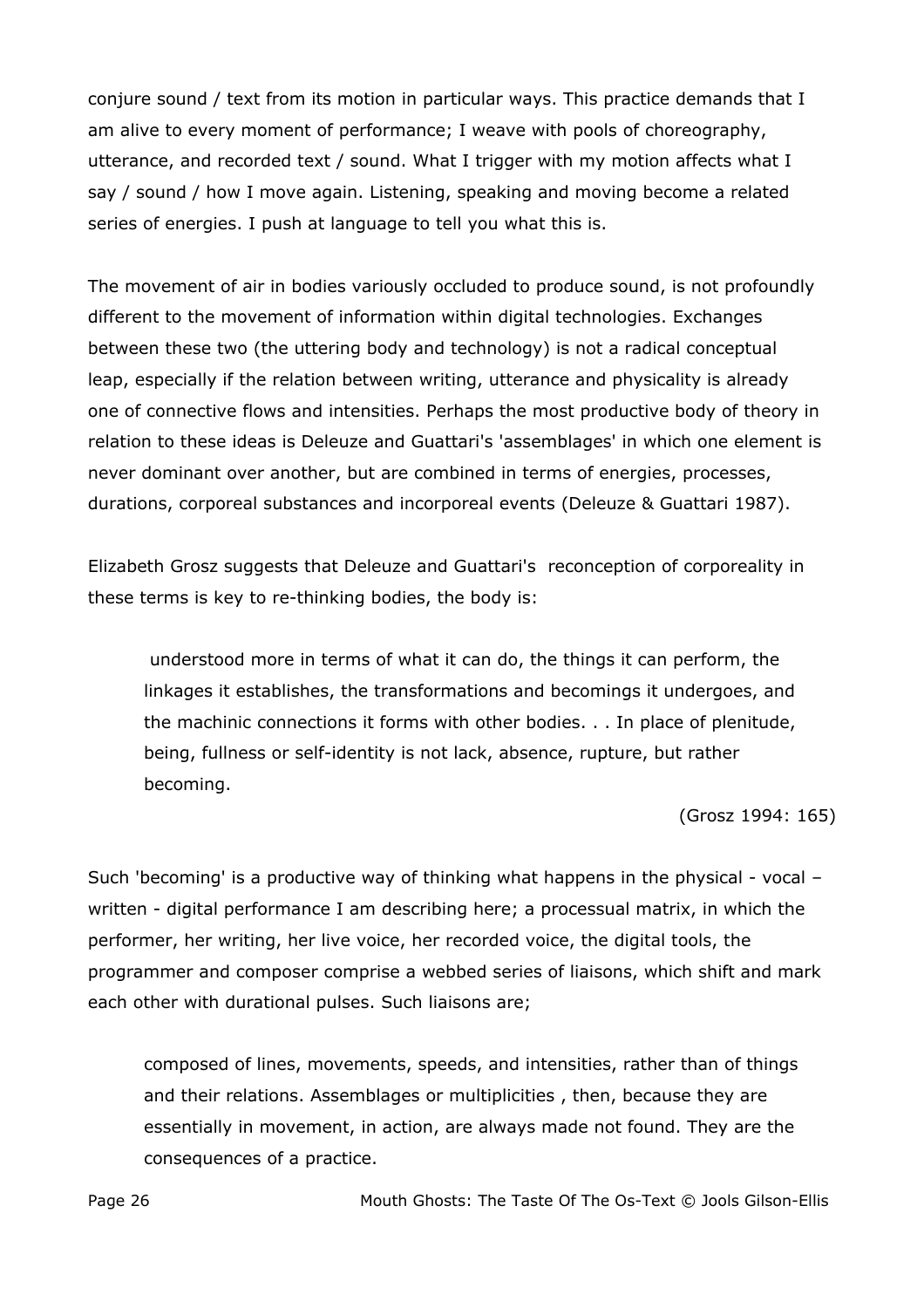Thinking corporeality in discourse has pressing implications for a choreographic practice which involves bodies which write, dance and speak. Cartesian dualisms of mind and body (read writing and dancing / writing and speaking), are simply not productive in relation to these practices. Women's troubled relationship to bodily symbolics means that she is positioned differently to men in these economies; her body has been represented / constructed as "frail, imperfect, unruly, unreliable" (Grosz 1994: 13) and is symbolically associated with the body in the mind / body pair. For femininity then, re-working such weary dualisms becomes a necessary tenet. The os-text does this with noisy texts in its arms. In the trouble, mess and grubbiness of performance, with technology and theory as partners, such re-thinking, such thinking again seems to me to make possible the kinds of perception, relation and expression Cixous has so often cried out for, and femininity's unruliness is a twinkling skill for such a troubling.

### **References and Further Reading**

Anderson, Laurie. *Stories From the Nerve Bible*. (New York: HarperPerennial. 1994) Bakhtin, W. M. *Rabelais and His World.* trans. Helen Iswolsky. (Bloomington: Indiana University Press. 1984)

Bornstein, Kate. *Gender Outlaw: On Men Women and The Rest of Us*. (London & New York: Routledge. 1994)

Butler, Judith. *Gender Trouble: Feminism and the Subversion of Identity.* (London & New York: Routledge. 1990)

\_\_\_\_\_\_\_. *Bodies That Matter: On the Discursive Limits of "Sex."* (London & New York: Routledge. 1993)

Case, Sue-Ellen. *The Domain-Matrix: Performing Lesbian at the End of Print Culture.* (Bloomington and Indianapolis: Indiana University Press. 1996)

Churchill, Caryl & David Lan. *A Mouthful of Birds.* (London: Methuen. 1986)

Cixous, Hélène. 'The Laugh of the Medusa.' *New French Feminisms.* eds. Elaine Marks

& Isabelle de Courtivron. (Brighton: Harvester. 1981 [1975]): 245 – 64

\_\_\_\_\_\_\_. *Three Steps on the Ladder of Writing*. (New York: Columbia University Press. 1993)

\_\_\_\_\_\_\_, & Catherine Clément. *The Newly Born Woman.* trans. Betsy Wing.

(Minneapolis: University of Minnesota Press. 1986)

de Certeau, Michel. *The Practice of Everyday Life*. trans. Steven Rendall. (Berkeley: University of California Press. 1984)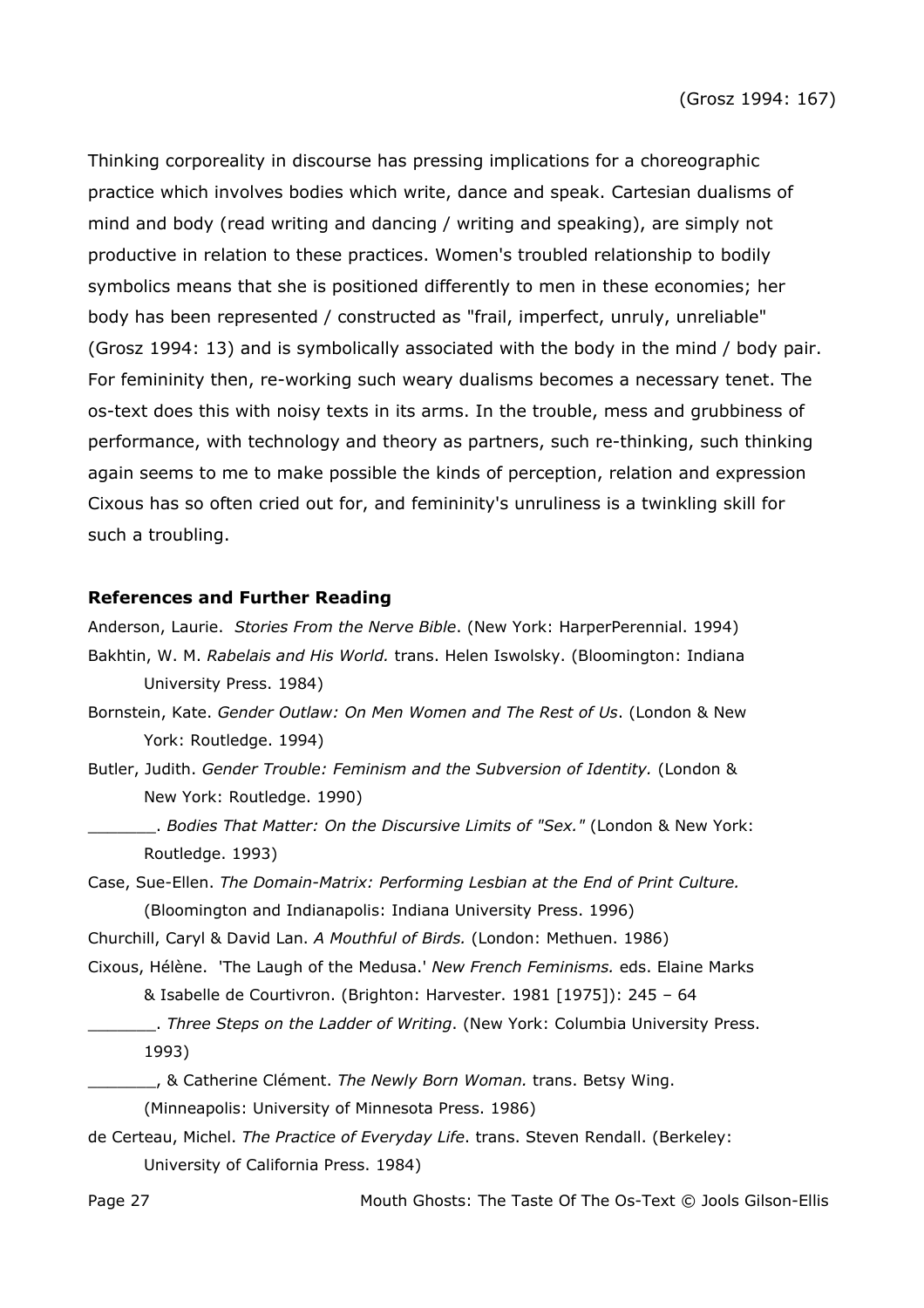Deleuze, Gilles & Felix Guattari. *A Thousand Plateaus: Capitalism and Schizophrenia.* trans. Brian Massumi. (Minneapolis: University of Minnesota Press. 1987)

Diamond, Elin. *Unmaking Mimesis.* (London & New York: Routledge. 1997)

Freud, Sigmund. *The Standard Edition of the Complete Psychological Works of Sigmund Freud*. 24 volumes, trans. and ed. J. Strachey. (London: The Hogarth Press. 1953 – 74); hereafter referred to as *SE*, followed by volume number and date of original

publication.

\_\_\_\_\_\_\_. Studies on Hysteria. SE II (1895)

\_\_\_\_\_\_\_. Fragment of an Analysis of a Case of Hysteria. SE VII (1905)

Garber, Marjorie. *Vested Interests: Cross-Dressing and Cultural Anxiety.* (London & New York: Routledge. 1992)

Gilson-Ellis, Jools. & Richard Povall. *mouthplace.* (Hanover, NH: Frog Peak Music. 1997)

Grosz, Elizabeth. *Jacques Lacan: A Feminist Introduction*. (London: Routledge. 1990) \_\_\_\_\_\_\_. *Volatile Bodies: Towards a Corporeal Feminism*. (Bloomington & Indianapolis: Indiana University Press 1994)

\_\_\_\_\_\_\_. *Space, Time, Perversion*. (New York & London: Routledge. 1995)

- Guild, Elizabeth. 'Écriture Féminine.' *Feminism and Psychoanalysis*. ed. Elizabeth Wright. (Oxford & Cambridge, MA: Basil Blackwell. 1992): 74 - 6
- Haraway, Donna J. *Simians, Cyborgs and Women. The Reinvention of Nature.* (London: Free Association Books. 1991)

Harris, Geraldine. *Staging Femininities: Performance and Performativity.* (Manchester & New York: Manchester University Press. 1999)

- Hart, Lynda and Peggy Phelan, eds. *Acting Out: Feminist Performances*. (Ann Arbor: University of Michegan Press. 1993)
- Irigaray, Luce. *Speculum of the Other Woman.* trans. Gillian C. Gill. (Ithaca, New York: Cornell University Press. 1985 [1974])

\_\_\_\_\_\_\_. *This Sex Which is Not One*. trans. Catherine Porter. (Ithaca, New York: Cornell University Press. 1986)

Meyer, Moe. ed. *The Politics and Poetics of Camp.* (London & New York: Routledge. 1994)

Moi, Toril. *Sexual / Textual Politics*. (London & New York: Routledge. 1985)

- Orbach, Susie. *Hunger Strike: The Anorectic's Struggle as a Metaphor for our Age.* (New York: Norton. 1986)
- Salvaggio, Ruth. *The Sounds of Feminist Theory.* (New York: State University of New York Press. 1999)
- Schafer, R. Murray*. The Tuning of the World: Toward a Theory of Soundscape Design.* (Philadelphia; University of Pennsylvania Press. 1980)
- Page 28 Mouth Ghosts: The Taste Of The Os-Text © Jools Gilson-Ellis Showalter, Elaine*. The Female Malady. Women, Madness & English Culture. 1830 –*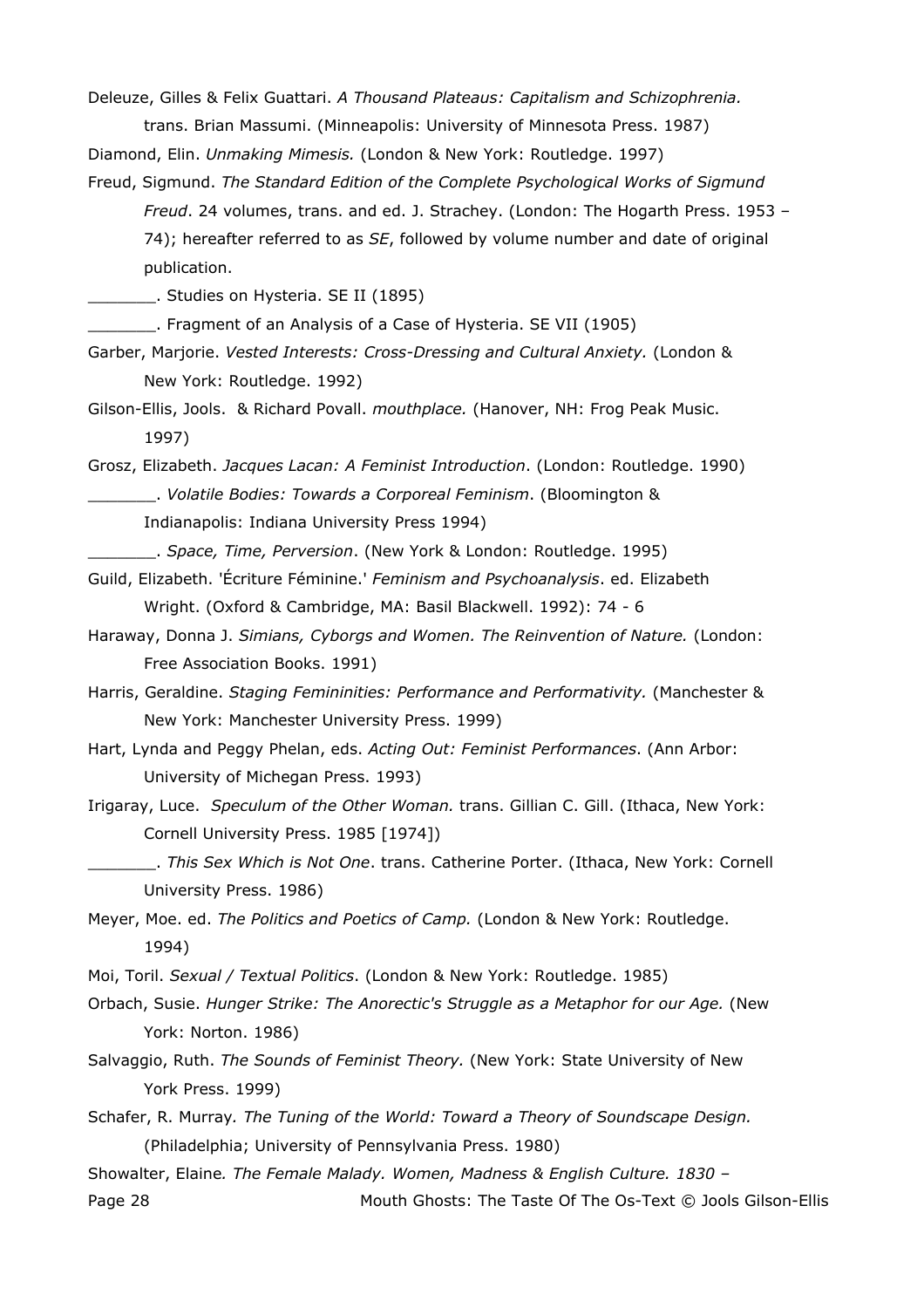*1980*. (London: Virago. 1987)

Sellers, Susan. ed. *The Hélène Cixous Reader*. (London & New York: Rouledge. 1994) Vieth, I. *Hysteria: The History of a Disease.* (Chicago: University of Chicago Press.

1965)

Whitford, Margaret. *Luce Irigaray: Philosophy in the Feminine.* (London & New York: Routledge. 1991)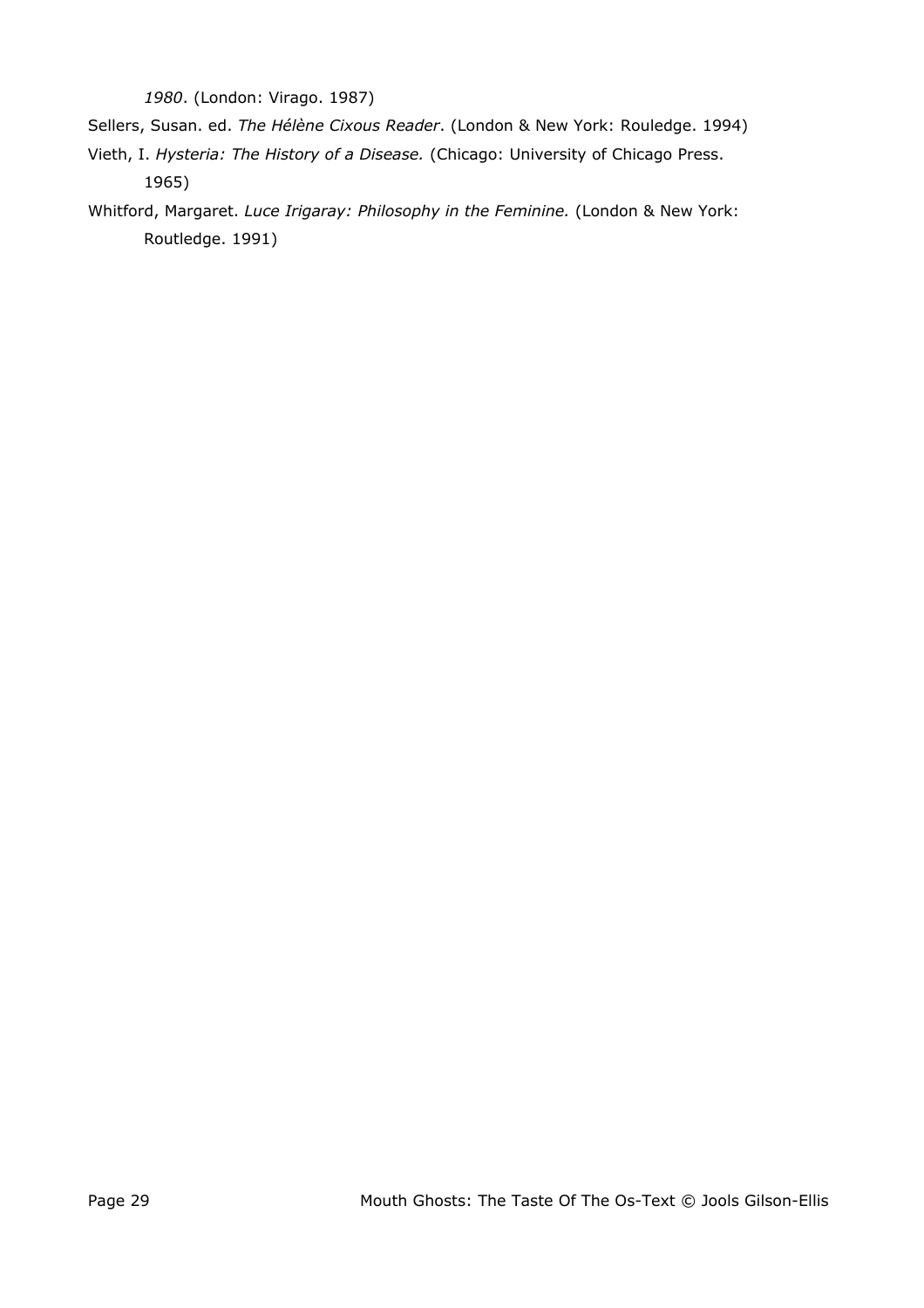<sup>1</sup> At a lunchtime concert in the *Irish World Music Centre*, at the University of Limerick, Ireland 15th April 1999.

<sup>2</sup> At the Triskel Arts Centre, Cork, Ireland for the opening of the *Intermedia Festival*, 1<sup>st</sup> May 1999.

 $3$  During the first ten years of contemporary feminism (approx. 1965 – 1975), there was a movement both within grass roots and theoretical feminism that did exactly what Salvaggio describes herself as avoiding here; it engaged in an uncritical celebration of 'feminine' modes of language, that emphasised the personal, subjective, emotive and liberatory dimensions of voice. In relation to performance practise this manifested itself as a staging of 'positive' voices of women. This is Lynda Hart on this period of feminism in relation to performance practice:

"The optimism of the 1970s, in which feminist theatre companies were operating with the idea that presenting 'positive' images of women would counteract the misogyny of masculinist representations of women, gave way to the realisation that differences between, among, and within women precluded any direct access to what constitutes 'positivity.' . . . In the histories of these collectives we can observe the process of feminists wrestling with what Derrida has called 'women as truth' and 'women as untruth,' both remaining 'within the economy of truth's system, in the phallogocentric space.' (Derrida 1978b: 97) Such oscillation between competing claims for a definition of 'woman,' raises the problem of essentialism and the necessity of performing gender and sexuality in a register that disrupts a metaphysics of presence" (Hart in Hart & Phelan 1993: 6-7).

<sup>4</sup> During the early years of feminism, particularly in the United States, there was a 'consciousness raising' (CR) movement. This consisted of groups which encouraged and validated the telling of personal histories / stories and fantasies as a way toward 'women's liberation.' This is not to denigrate the importance of speaking one's experience in a supportive context, but such groups tended to do so uncritically, and validate anything that was said because it was uttered by a woman. Part of the consequence of this was (i) that the tenets of CR became powerfully associated with the broader meanings of feminism, and (ii) that in trying to dislodge and problematise these meanings, contemporary feminism has become overly sensitive to being accused of essentialism. The pleasures and possibilities of the oral operate within this historical context within feminist history. "In the 1960s and 1970s, 'consciousness raising' stressed the importance of women sharing their experiences in order to understand that these experiences were not only personal and individual but were political,

j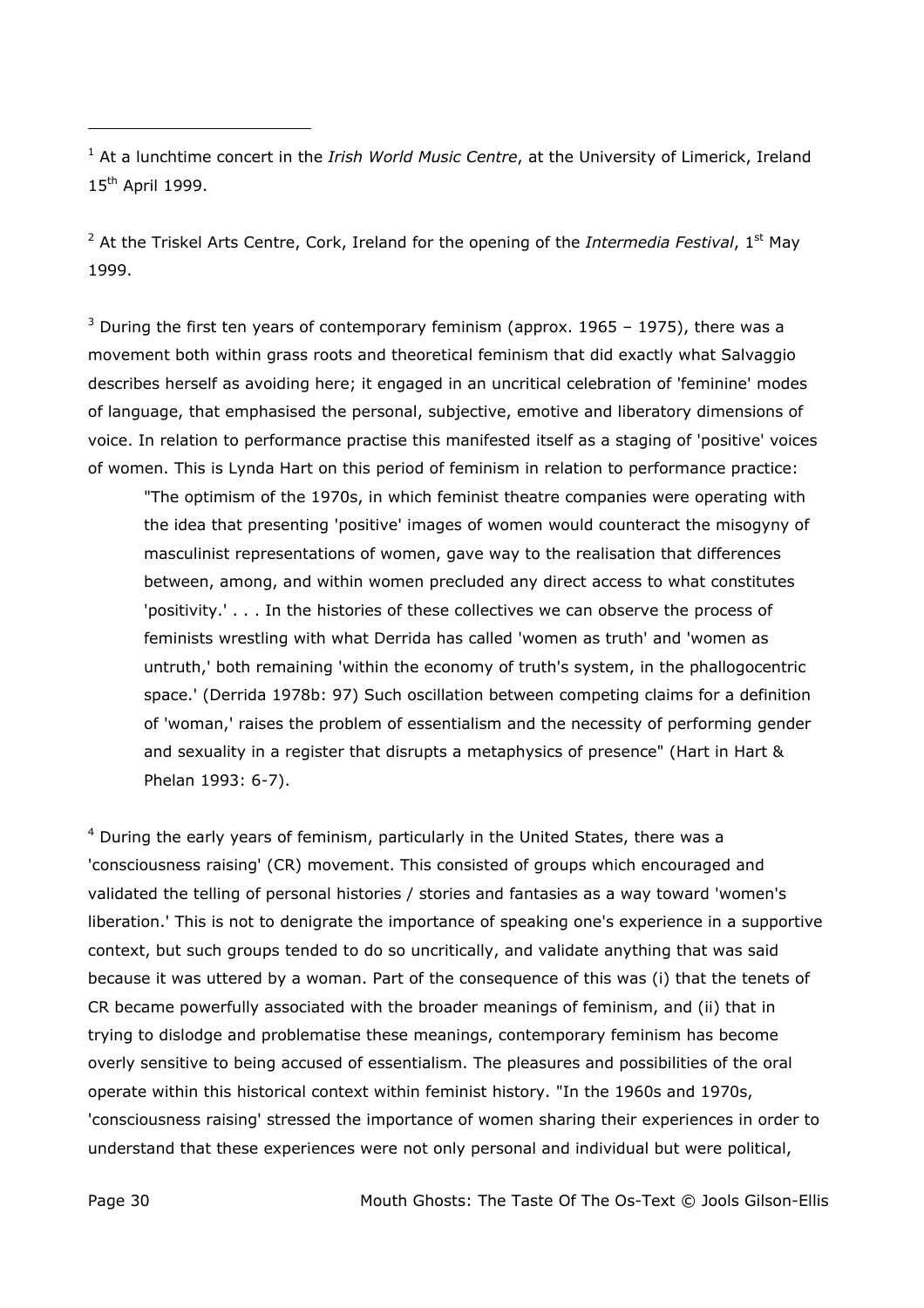produced and affected by the prevailing social and cultural structure and systems" (Harris 1999: 145 - 6).

j

5 This is work which focuses on the ways in which the cultural primacy given to *sound*, is a nonwestern phenomenon, in contrast to the primacy given to *vision* in most western cultures. See Schafer (1980).

 $^6$  Heteroglossia is a term used by Bakhtin (1984), to describe the mixing of discourses within carnival. I use it here to suggest the *uttered* and *written* nature of what I want to associate with femininity, and the contingent, politically-inflected meanings that might be wrought from such apparently dispersed discourses.

 $^7$  The Cill Rialaig Project, Ballinskelligs, Co. Kerry, Ireland is an International Artist and Writers Retreat. Cill Rialaig was a pre-famine village, circa 1790. The village was abandoned over fifty years ago and re-built during the 1990s. Cill Rialaig is situated high on the edge of Bolus Head, Ballinskelligs. I was resident here during the writing of this article.

<sup>8</sup> *half/angel* spent several years developing expertise in motion-sensing systems in relation to text and choreography. This work took place largely during residencies at STEIM, Amsterdam (July & September 1996), Firkin Crane, Cork, Ireland (November 1997) and The Banff Centre for the Arts, Canada (April & September 1998 / August & September 1999).

<sup>9</sup> These 'intelligent environments' are made using a software programme called 'BigEye.' Performers are not required to wear any identifying costumes / nodes, or to 'hit' particular triggers in the space. Instead movement information is fed into the computer through a simple video camera which surveys the space. This means that performers are physically unemcumbered by the technology. This also means that it is possible to have a fluid relationship with each environment because it is sensitive to qualities of movements, in ways that all of us (performers and programmers) design and navigate together.

10 Cindy Cummings, performer in *The Secret Project*.

<sup>11</sup> This profoundly corporeal *listening* became a key process for all of us (Cindy Cummings, Jools Gilson-Ellis and Mary Nunan) performing within the intelligent environments designed for *The Secret Project*.

 $12$  See discussion of Luce Irigaray and Hélène Cixous later in the article as examples of this tendency.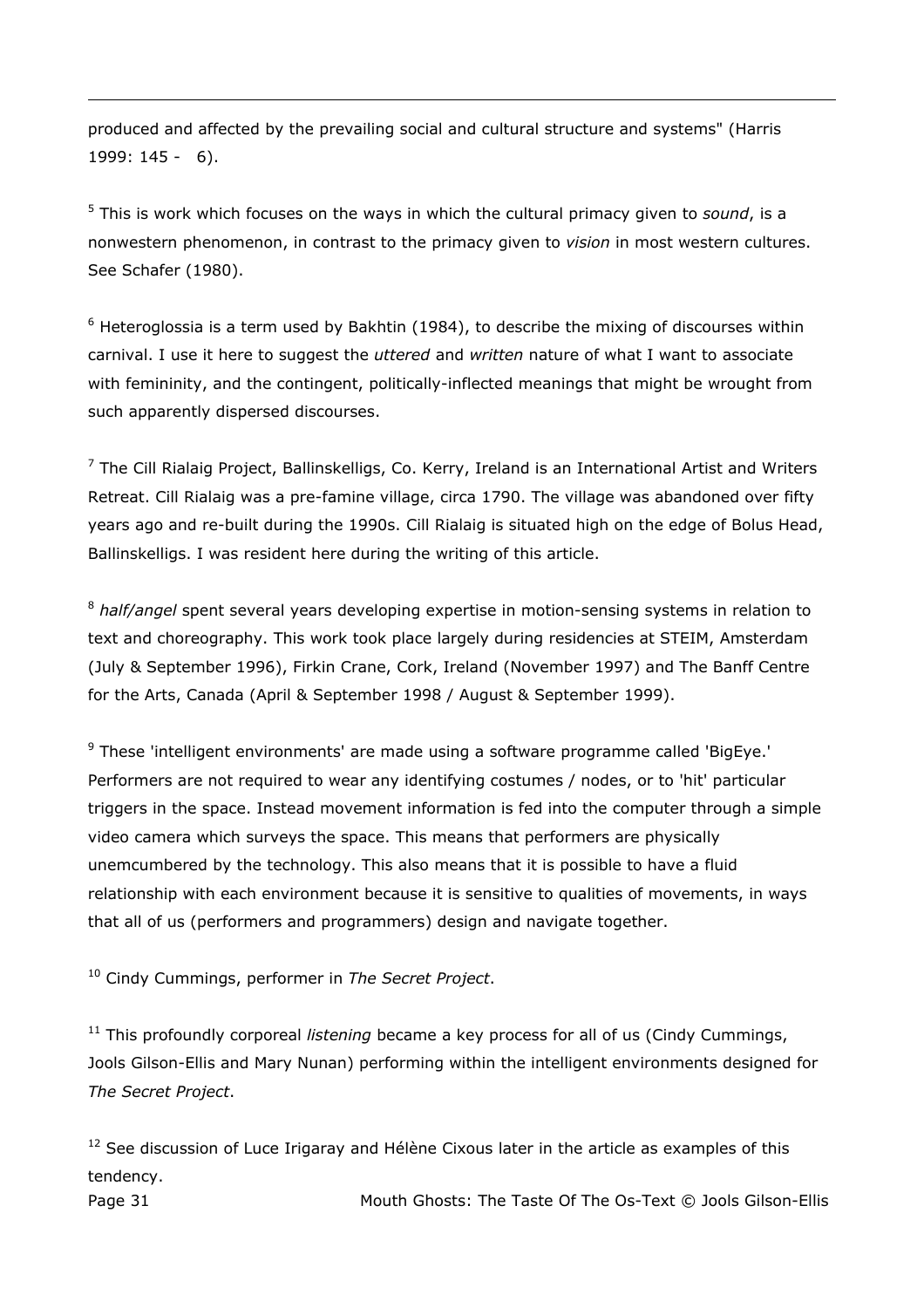13 See Judith Butler, *Gender Trouble* (1990) and *Bodies That Matter* (1993), and Kate Bornstein *Gender Outlaw* (1994).

<sup>14</sup> Salvaggio cites Haraway on this; "Complexity, heterogeneity, specific positioning, and power-charged difference are not the same thing as liberal pluralism . . . The politics of difference that feminists need to articulate must be rooted in a politics of experience that searches for specificity, heterogeneity, and connection *through struggle*, not through psychologistic, liberal appeals to each her own endless difference . . . Experience, like difference is about contradictory and necessary connection" (Haraway 1991: 109, cited by Salvaggio 1999: 53).

15 In the production of our CD-ROM work *mouthplace*, we found that files which contained audio as well as visual information were prohibitively large, and would take overly long to load when viewing the work. It was difficult as a consequence to video me speaking and then use the audio *and* the visual information on screen. Instead we made a decision to counterpoint visual and aural worlds by design. A consequence of this is that the CD-ROM contains no sound that was recorded at the same time as the images were filmed. Most of the video loops in the CD-ROM are animated stills: we reduced the amount of 'frames per second' in order that they might load more easily. This gives these loops a distinctive staccato quality that contrasts with the high quality of the sonic worlds that accompany them.

<sup>16</sup> See Laurie Anderson's performance from 'For Instants', for another example of performance practice in which *seeing* and *speaking* are dissonant (Anderson 1994: 114 - 5).

<sup>17</sup> *The Secret Project*, a dance theatre production by *half/angel*, European Premiere, Firkin Crane, Cork, Ireland 4<sup>th</sup> November, 1999.

 $^{18}$  This text was written as part of the mouthplace website: www.halfangel.org.uk

19 These were *heart*, *palm* and *echo:*

#### **heart**

my small heart flying towards the finish line without me

j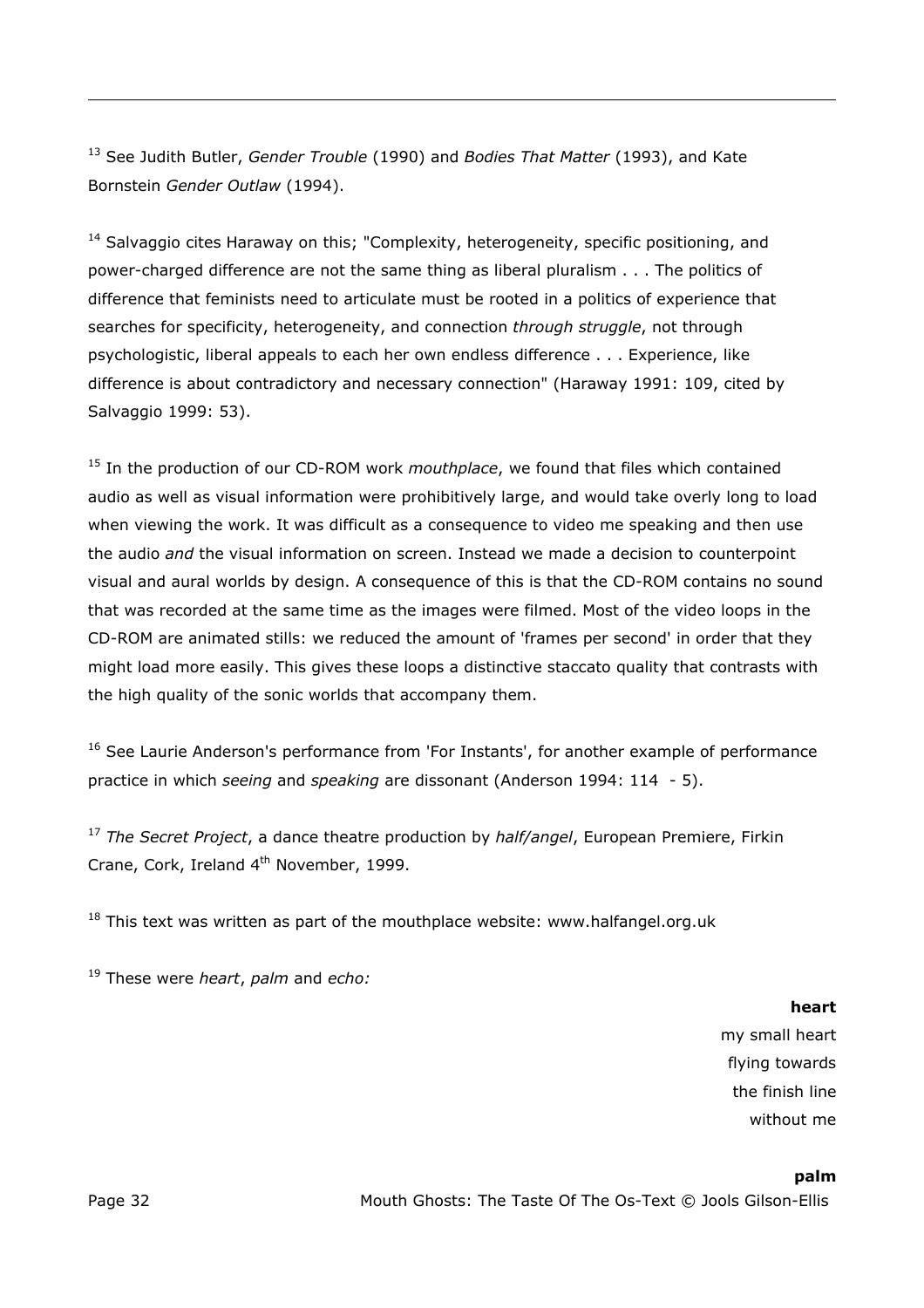if you're falling so is the snow perhaps you will also melt in my palm

#### **echo**

I have your echo in me

20 Mary Nunan, performer in *The Secret Project*.

j

 $^{21}$  See Moi 1985: 127 - 149 for an example of critical dismissal of Irigaray as an essentialist who pays no attention to the material conditions of women's lives.

<sup>22</sup> Such 'difference' is not a difference from a pregiven norm, but 'pure difference' - difference in itself, difference with no identity. Such 'pure difference' refuses to privilege either term. See Grosz 1995: 53

 $^{23}$  Irigarayan use of the term 'mimesis' refers to a process of miming dominant discourses, as a way of engaging with and troubling such dominance. Its most contentious manifestation, is as a mimicry of dominant discourses of the feminine, a process intended to puncture their descriptive force. Critics of Irigaray's tactics usually profess unease at the possibility of negotiating traditional realms of femininity with resistant flair. Such discussions have been developed further in the discourse on camp, cross-dressing and Queer theory. See Meyer (1994), Garber (1992) and Case (1996).

<sup>24</sup> Écriture féminine is experimental writing, initially French, whose gesture is to inscribe *femininity*. The term has been used to describe an invigorated 'writing through the body' such as Cixous calls for in her revolutionary text 'The Laugh of the Medusa' (Cixous 1981). See Guild (1992) for a summary introduction to the term.

<sup>25</sup> See introduction to Sellers (1994) re: Cixous, and Whitford (1991) re: Irigaray.

Page 33 Mouth Ghosts: The Taste Of The Os-Text © Jools Gilson-Ellis <sup>26</sup> Sometimes termed the 'other bisexuality' by Cixous, see 'Sorties' in Cixous & Clément 1986:  $84 - 5$ .